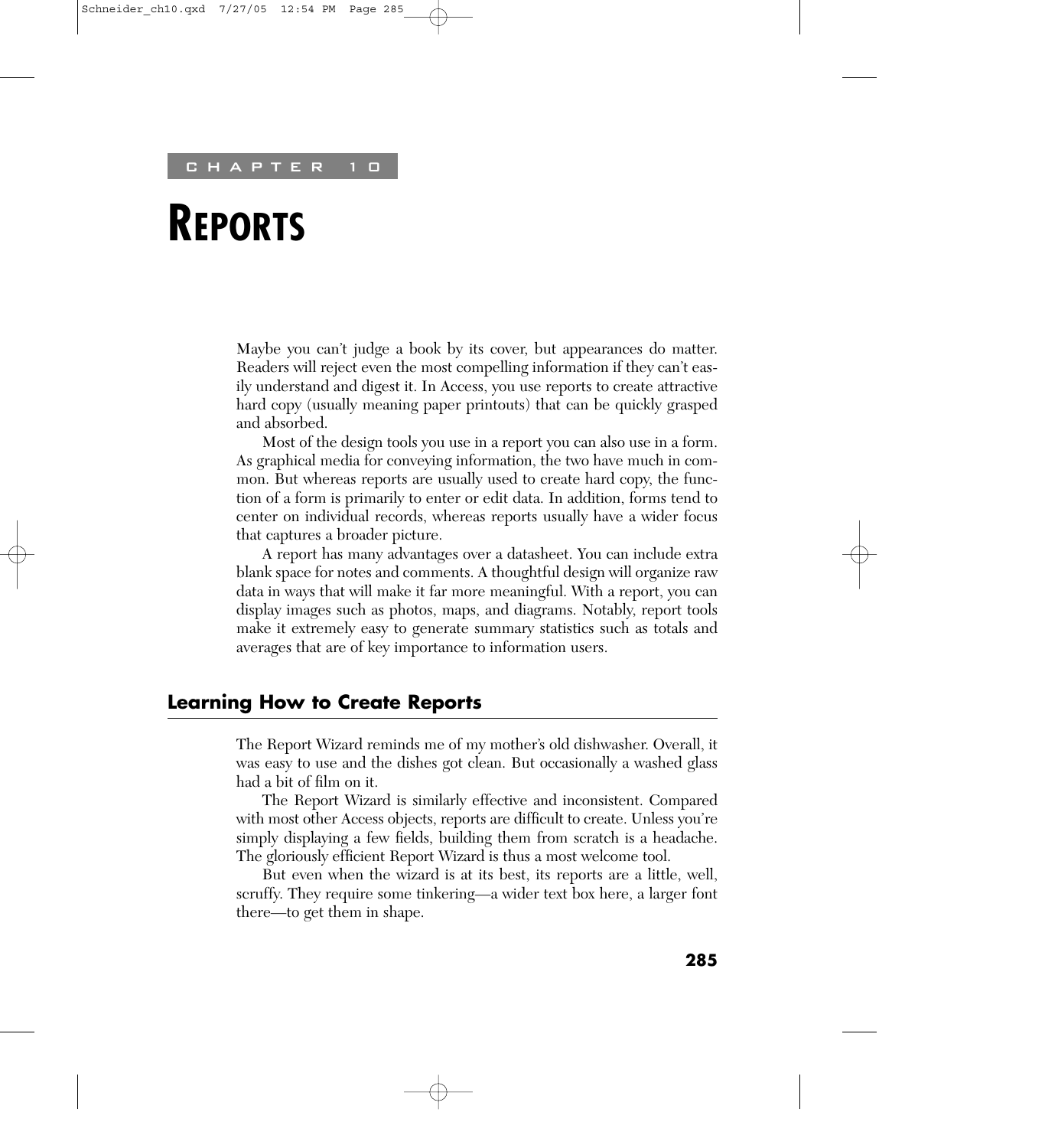#### **286** Chapter 10 Reports

The main problem with the Report Wizard is not these small imperfections, though. As with other wizards, it (mostly) gets the job done. But if you use it exclusively, you don't learn any of the methods and techniques needed to create a report. That's a huge drawback when, inevitably, you want to edit something in it. Take a look at a fairly simple report in Design view (see Figure 10.1). To the uninitiated, it almost screams "Don't even think of changing anything."

| ← Report Header                                |                |                    |                      |
|------------------------------------------------|----------------|--------------------|----------------------|
| Alphabetical List of Products                  |                |                    |                      |
| =Format(Date(),"dd-mmm-                        |                |                    |                      |
| ← Page Header                                  |                |                    |                      |
| € ProductName Header                           |                |                    |                      |
| ELeft([ProductName],1)<br><b>Product Name:</b> | Category Marne | Quantity Per Unit: | Stock:<br>linits in  |
| <b>←</b> Detail                                |                |                    |                      |
| ProductName                                    | CategoryName   | QuantityPerUnit    | UnitsInStock         |
| € ProductName Footer                           |                |                    |                      |
| ← Page Footer                                  |                |                    |                      |
|                                                |                |                    | BI& " of " & [Pages] |
| ← Report Footer                                |                |                    |                      |

**Figure 10.1** Almost any report in Design view looks complex if you don't know its intricate workings.

So here's the game plan for this chapter. First you'll create a report from scratch. You'll delve into its innards to understand how a report works. Along the way, you'll learn or extend your knowledge of key report techniques such as grouping, concatenation, and calculated expressions.

Then you'll create a similar report using the wizard. By that time, you'll have a much better feel for what the Report Wizard is up to when it asks you all those questions. You'll then compare the reports created under both methods. In the case study, you'll learn a few more techniques and tools for creating better reports.

You might find the close detail of this chapter excruciating. But if you've tried to create or modify reports, you know how a single misplaced control can throw your entire report out of whack. Don't let all the minutiae stand in the way of the important goal of getting a handle on the overall construction and design of the report.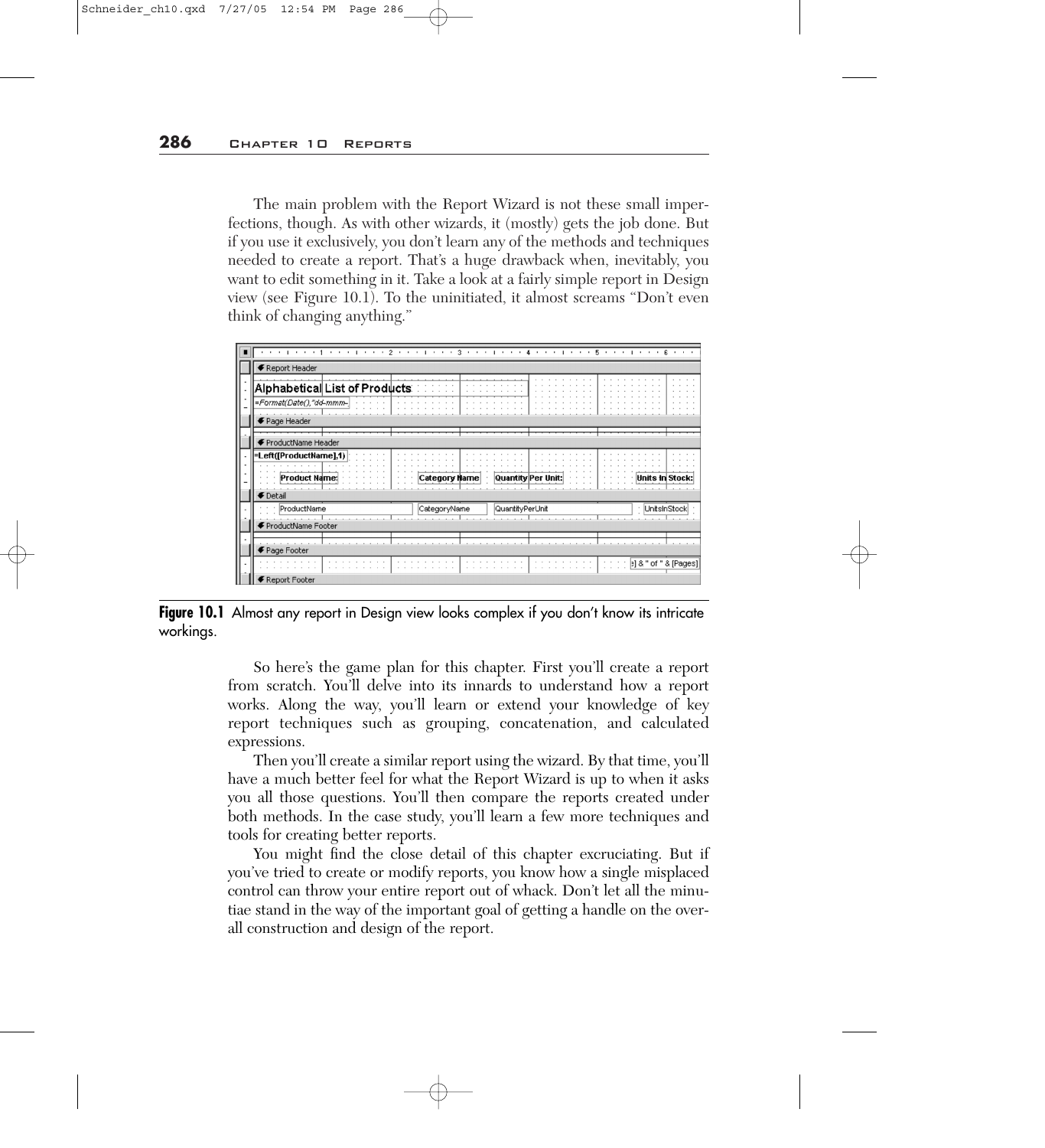## **The Asia Database**

For a change of pace and to give you exposure to another database, in this chapter you'll use the Asia database (AsiaChap10.mdb). The database includes "official" statistics on Asian nations, adapted from the renowned *CIA World Factbook* (in the public domain at www.cia.gov/cia/publications/factbook). As with all government stats, they have their limitations. Often they are reliable, but some should be taken with a grain (or megaton) of salt. By their very nature, certain statistics (such as land area) are much more accurate than others (such as GDP per capita).

Let's take a quick look at this database. Copy AsiaChap10.mdb to a convenient folder on your hard drive. Open the database and choose Tools, Relationships to open the Relationships window (see Figure 10.2). The Countries table (which, per the Access naming convention we've been using, is titled tblCountries) contains some key data about each nation, including area, population, and fertility rate.



#### **Figure 10.2** The Relationships window for the Asia database.

There are also two validation (or "lookup" tables), tblGovernment and tblHistory; these support data integrity, uniformity, and simplicity. Two foreign ID keys in the Countries table enable one-to-many relationships with the lookup tables.

The Government table assigns types (monarchy, republic, and so on) to the various forms of administration in place on the continent. As you can imagine, a single type encompasses a wide range of governmental forms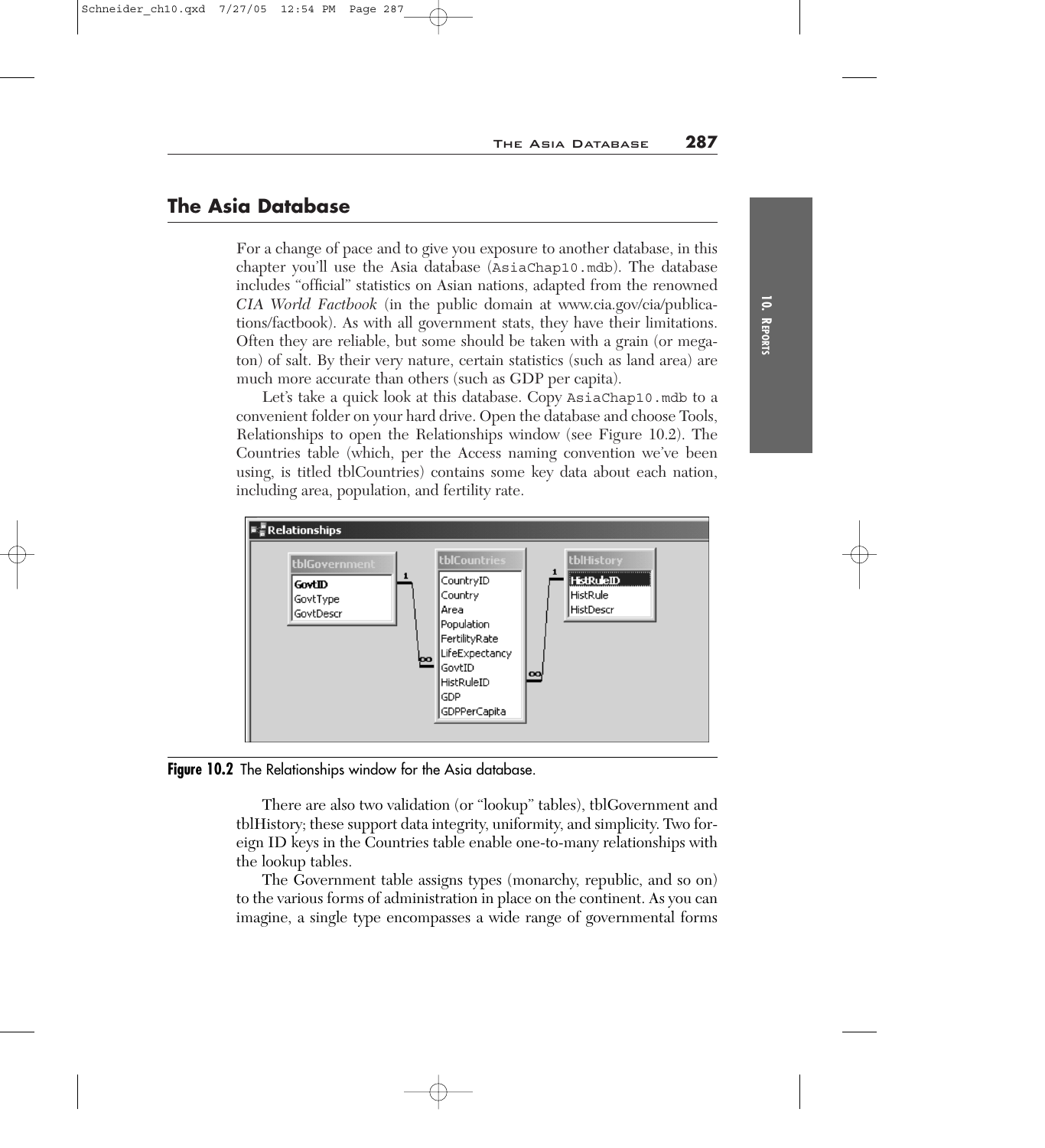and situations. But the types can serve as a crude measure of the sort of government that was in place in the year 2002.

The History table has data about the major foreign powers that controlled the country before their independence. Because I've assigned a single type of historical rule to each country, the data is overly general and simplistic. Still, it's fair to say that the Dutch were in Indonesia, the British were in India, and the Japanese remained independent from foreign rule.

**TIP** To get a better feel for the database, open the tables and view them in both Datasheet and Design view. If you need a refresher on relationships and lookup tables, take a look at Chapter 4, "Establishing Relationships."

### **Begin the Report by Creating a Query**

Usually you'll want to create a report from a query that pulls together data from two or more tables as your record source. You'll create a query that combines key fields from tblCountries, such as area and population, with fields from the other tables that will display the government type and historical legacy.

- 1. If your Relationships window is still open, close it.
- 2. In the Database window, click Queries. Double-click Create Query in Design View.
- 3. In the Show Table dialog box, add tblGovernment, tblCountries, and tblHistory (in that order) to the query. Close the Show Table dialog box.
- 4. If necessary, maximize the design window. From the Countries field list, double-click the Country, Area, and Population fields to add them to the grid.
- 5. From the Government field list, add GovtType to the grid. From the History list, add HistRule (see Figure 10.3).
- 6. Click the View button at the far left of the toolbar to switch to Print Preview view and view your records.
- 7. Choose File, Save and save the query as qryAdministration.
- 8. Close the query.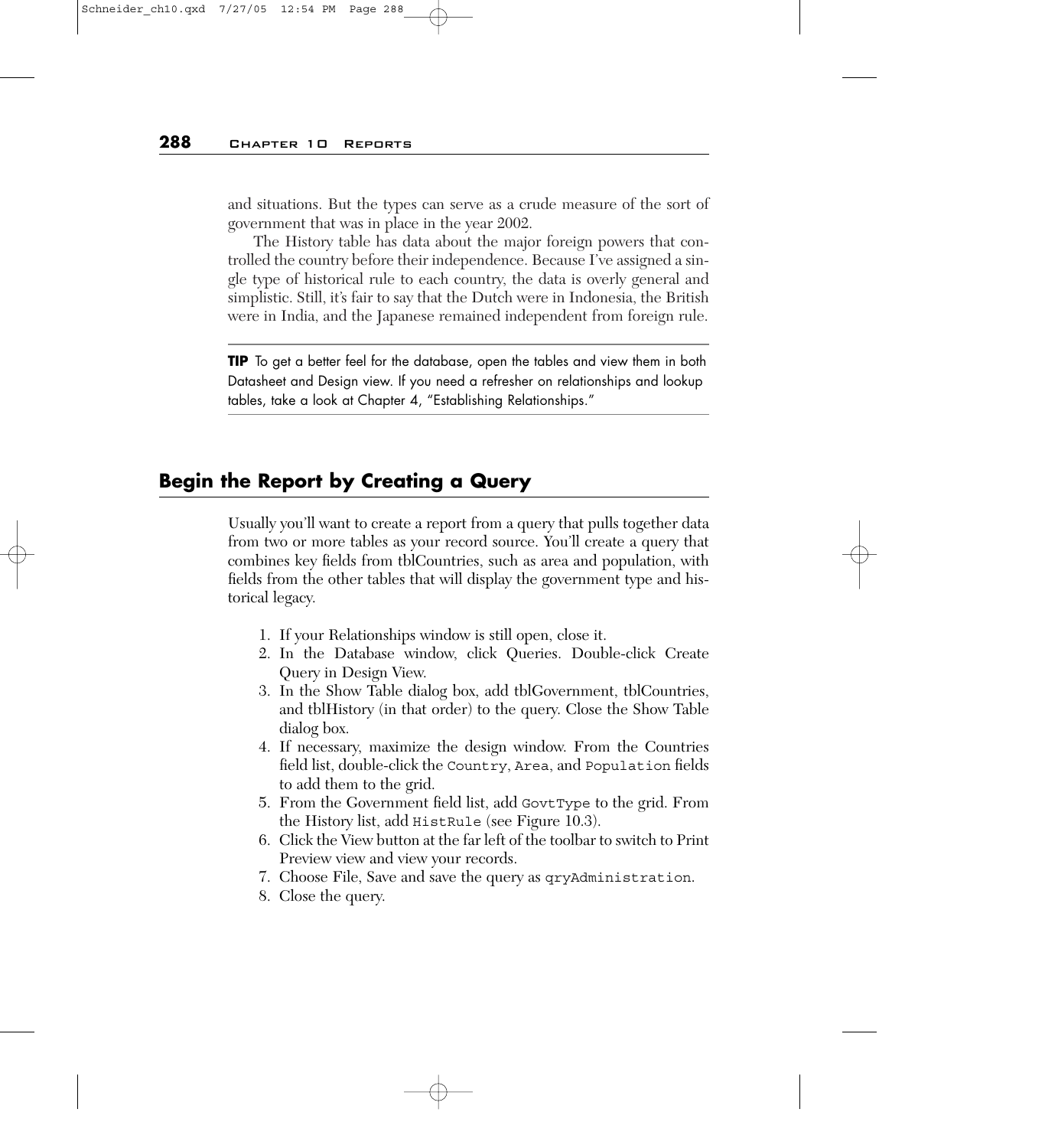#### Beginning a Report in Design View**289**

**10.**

 **REPORTS**





**NOTE** The source of a report doesn't have to be a query. For example, you can create an AutoReport, a simple columnar listing of all fields and field values in a table, by selecting the table in the Database window and choosing Insert, AutoReport. In that case, the source for the records is the table itself. But because the power of a relational database is manifest in bringing together data from different tables, queries are a much richer and more pertinent example.

#### **Beginning a Report in Design View**

Now you'll use this query as the basis for a new report that you'll design from scratch:

- 1. In the Database window, select qryAdministration and choose Insert-Report.
- 2. With Design View chosen, click OK.

The query field list should be in view; if not, choose View, Field List (or peek ahead to Figure 10.1 to locate the Field List button on the toolbar). If a property sheet is open, close it.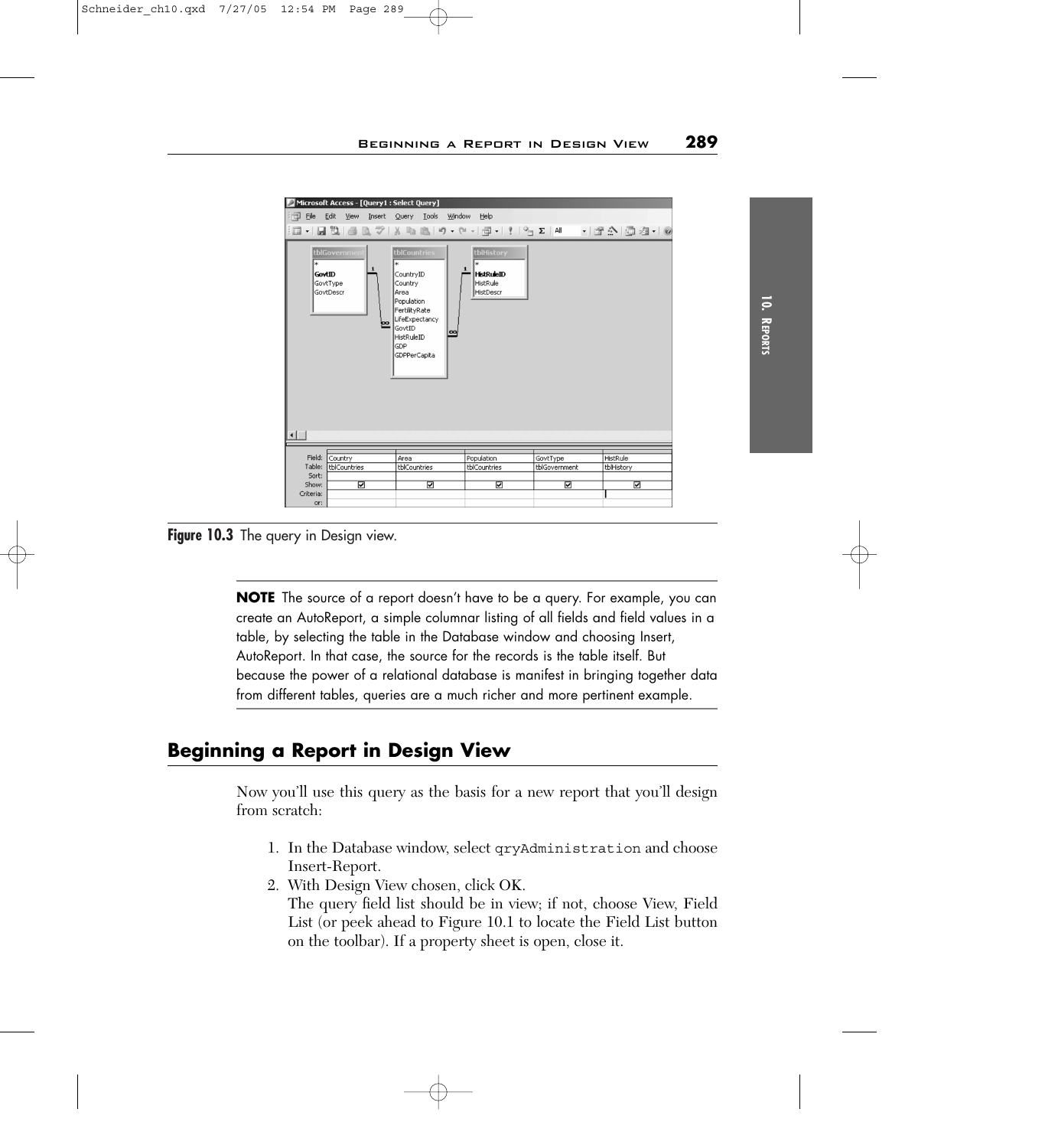- 3. Choose View, Page Header/Footer to get rid of these two sections.
- 4. Choose File, Save. Save the report as rptAdministration.

**TIP** Architects have to worry that the buildings they design will look as good in concrete as they do on paper. Access users don't have that problem. You can click the View button again and again to see what effects your work in Design view is having on your report. You can also print a page.

#### **Detail Section**

Reports consist of controls that provide the labels, field values, lines, page numbers, and more that make up the report. Where and how often those controls appear on the printed report is determined by the section in which the control appears.

Only the Detail section is currently in view. This section is the main body of the report and is usually used to display actual values. Theoretically, you don't need a Detail section to have a report. But as a practical matter, nearly all reports have one.

- 1. Double-click the title bar in the field list to select all the fields.
- 2. Drag and drop them 1.5 inches from the left and two rows of dots from the top.

There are two sets of boxes for each field. Text boxes are on the right; they contain the actual field names, and they're the controls that display the fields' values. The labels are on the left; they display the captions for each field, as determined by the Caption property in the underlying tables. Notice that the GovtType and HistRule fields use the captions Government Type and Historical Rule, respectively, which are easier for readers to understand.

3. Click View to see the report in Print Preview.

When viewing the actual report, two views are available: Print Preview and Layout view. Print Preview gives you the entire report; Layout view shows you just a few sample pages. Long reports can require much formatting, so Layout view saves time if all you need is a quick look. This report is short, so you can use Print Preview.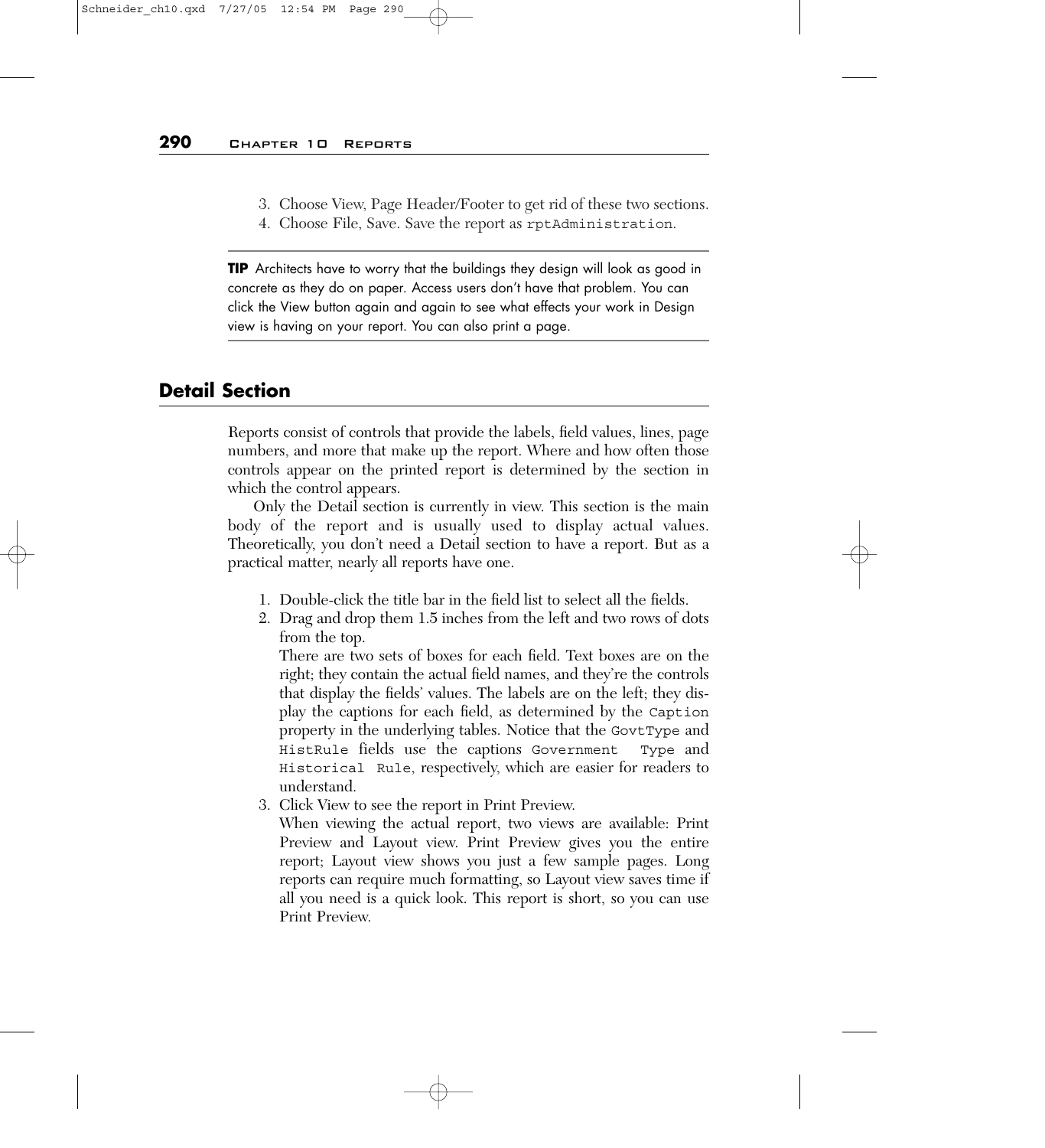A few things need fixing in the report (well, more than a few, but let's concentrate on essentials). The fields are a little close together. Some of the Country and Government Type values are truncated. Also, numbers are currently aligned right; they'd probably look better aligned left. And it would be nice if the Country field values were bold.

- 1. Click View to return to Design view.
- 2. All text boxes are currently selected (the selector handles are in view on all four sides of each). To increase spacing between fields, choose Format, Vertical Spacing, Increase. Do it again. Now you'll widen the text boxes.
- 3. With all text boxes currently selected, choose View, Properties. Note that the property sheet says Multiple Selection, which means that more than one element is selected. The settings you make in this property sheet will apply to all currently selected elements.
- 4. On the Format tab, edit the Width to 1.35", which will apply to all selected text boxes. Close the property sheet.
- 5. Click anywhere outside the text boxes to deselect them. To leftalign the numbers in the report, click the Area text box, press Shift and continue to hold it down, and then click the Population text box. On the Formatting toolbar, click the Align Left button (if you can't find it, take a peek at Figure 10.5).
- 6. Click the Country text box and click Bold on the Formatting toolbar.
- 7. Click View to see your work.

Your records should look like those in Figure 10.4. If they don't, click View to switch to Design view and compare your work to the Detail section in Figure 10.5. (Ignore the Page Footer, which I discuss next.)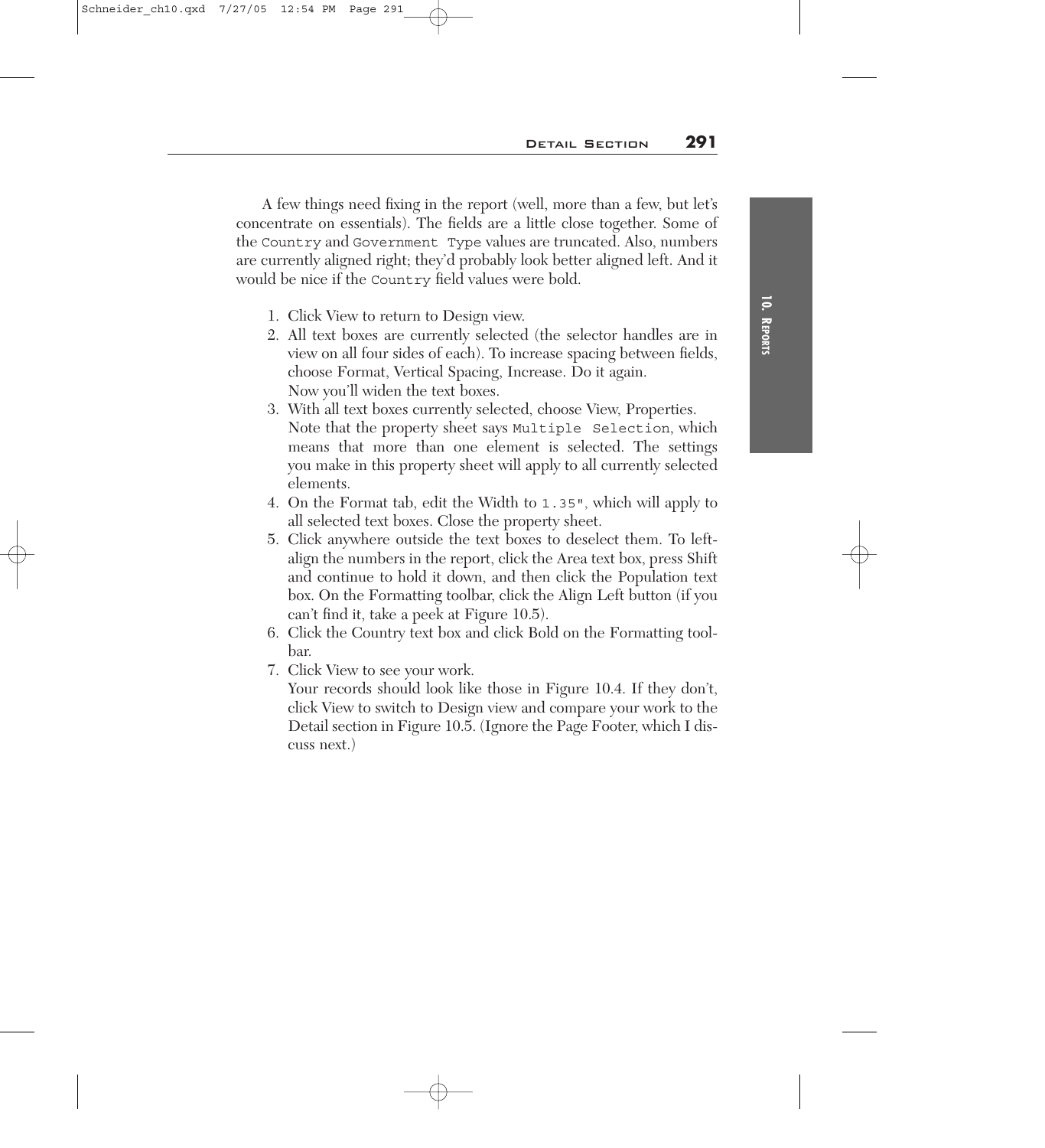#### **292** Chapter 10 Reports

| rptAdministration: Report |                                  |                 | $\underline{\Box\Box}\times$ |
|---------------------------|----------------------------------|-----------------|------------------------------|
|                           |                                  |                 |                              |
|                           |                                  |                 |                              |
|                           | Country:                         | Afghanistan     |                              |
|                           | Area:                            | 647,500         |                              |
|                           | P opulation:                     | 28,717,213      |                              |
|                           | Government Type: Transitional    |                 |                              |
|                           | Historical Rule:                 | Multiple Rulers |                              |
|                           |                                  |                 |                              |
|                           |                                  |                 |                              |
|                           | Country.                         | Azerbaijan      |                              |
|                           | Area:                            | 86,600          |                              |
|                           | P opulation:                     | 7,830,764       |                              |
|                           | Government Type: Republic        |                 |                              |
|                           | Historical Rule:                 | Soviet          |                              |
| First Page -              |                                  |                 |                              |
| Page: III                 | ⊁   ⊧⊧                           |                 |                              |
|                           |                                  |                 |                              |
|                           |                                  |                 |                              |
| Previous<br>Page          | Next<br>Specific<br>Page<br>Page | Last<br>Page    |                              |

**Figure 10.4** The Administration report.

**TIP** Reports have a lot of different elements; it's easy to choose the wrong one. Keep an eye on the title of the property sheet to make sure you're changing the height of, say, a text box, and not its label, its section, or some other control.

#### **Page Header and Footer**

As you saw previously, the Page Header and Footer on the View menu hides and unhides these two sections. The controls you create in the page header and footer print, respectively, at the top and bottom of every page.

If you want to use just the header or the footer, there's an easy way to make the other exist in name only. You'll be using only the Page Footer here, so you'll show both sections and then hide the Page Header: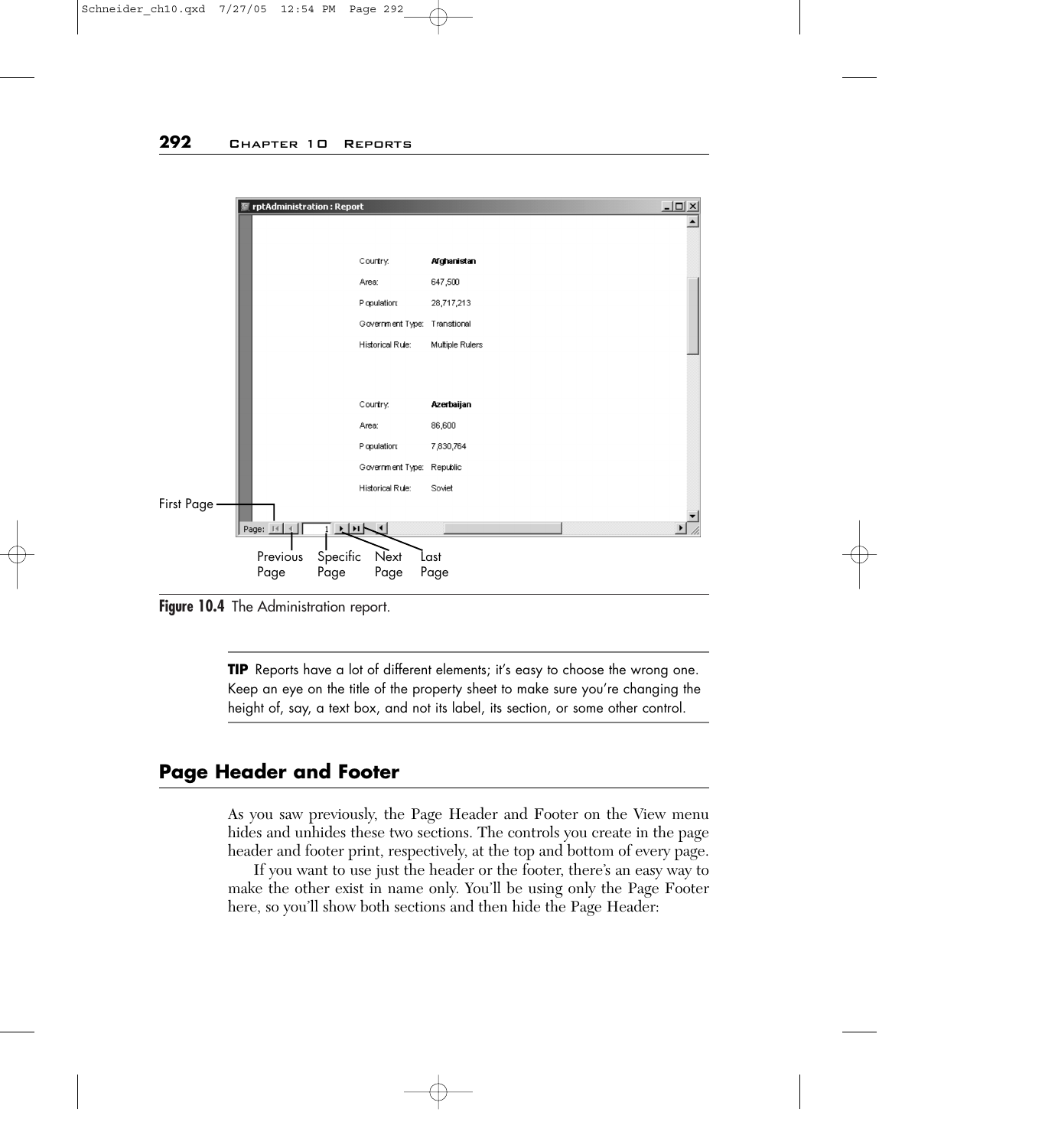#### Page Header and Footer**293**

- 2. Choose View, Page Header/Footer.
- 3. Right-click Page Header and choose Properties. On the Format tab, set Height at 0" and close the property sheet.

The Page Header is now simply a bar with no area. Now you'll use the Page Footer to display page numbers, one of its more common uses:

- 4. Choose Insert, Page Numbers.
- 5. In the Page Numbers dialog box, select Page N for the format and Bottom of Page for the position. Edit the alignment to Left. Show Number on First Page should be selected. Click OK.

These settings are purely for teaching purposes. You might want different choices for your own report.

- 6. Click View to see the report. Scroll down to the bottom of the page. The page number appears as Page 1.
- 7. Click the Next Page button. At the bottom of the page is Page 2.
- 8. Click View to return to Design view. Find the page number control in the Page Footer. As shown in Figure 10.5, there is an expression inside: ="Page " & [Page].

|                   | Microsoft Access - [rptAdministration : Report]                                                         |
|-------------------|---------------------------------------------------------------------------------------------------------|
| Align Left        | File<br>Edit<br>Insert<br>Format<br>Window<br>目<br>View<br>Tools<br>Help                                |
| View <sup>-</sup> | U   틀 틀 킄   ♨ -   A -   ⊿<br>Report<br>$\mathbf{F} \parallel \mathbf{B} \parallel I$<br>۰               |
|                   | 1公司的审判公司<br>g<br>LA.<br>("M<br>巨<br>叼                                                                   |
| Save-             | * * * 1 * * * 2 * * * 1 * * * 3 * * * 1<br><b>CALCULATION</b><br>5 - - - -                              |
| Field list        | ← Page Header                                                                                           |
|                   | ⊁ Detail                                                                                                |
| Toolbox           | Country:<br>Country<br><b>E</b> qryAdminist <b>⊠</b><br>Country<br> Area∷i<br>Area                      |
| Properties-       | Area<br>Population<br>Population<br>::::::::   Population<br>GovtType                                   |
|                   | HistRule<br>Government Type: GovtType                                                                   |
| Page              | <b>Historical Rule: L</b><br>HistRule<br> Toolbo> ▼ ><br>$\frac{1}{2}$<br>$A\alpha$ ab $\left  \right $ |
|                   | F Page Footer<br>F.<br>$\odot$<br>$\triangledown$                                                       |
| Number<br>Control | :"Page:":&[Page];<br>d.<br>$\Box$<br>K<br><u> 14 Ni</u><br>信じ国<br>ノロ浴                                   |

**Figure 10.5** The expression in the Page Footer gives you page numbers on each page.

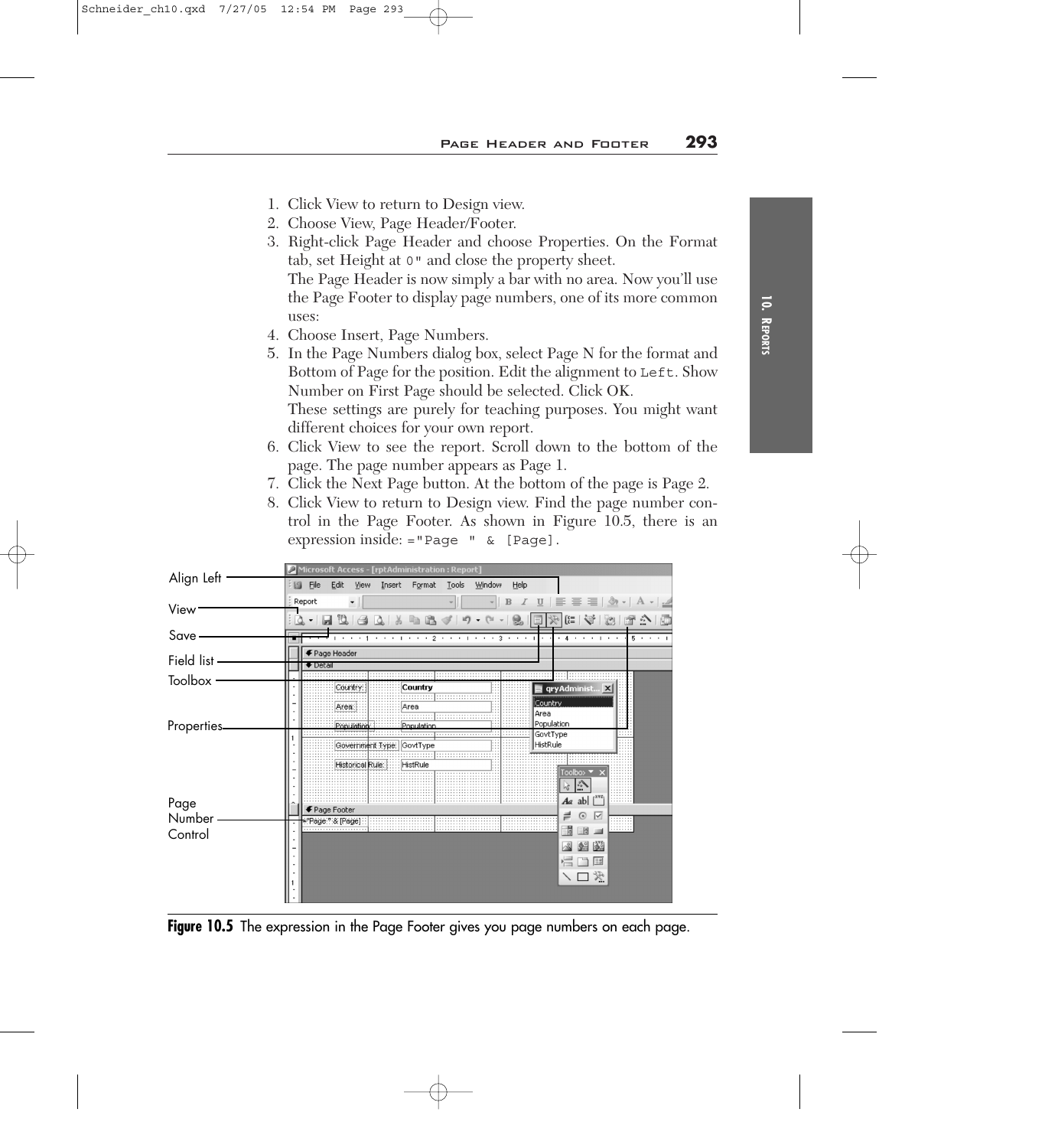#### **Using Concatenation**

Chapter 7, "Find and Filter," introduced expressions and how to construct them. In Chapter 9, "Queries, Part II," you used the & operator in a parameter query but without explanation, which I promised to provide in this chapter. So here I review expressions and explain the & operator by answering this question: How does ="Page " & [Page] give you page numbers on every page?

#### **Deconstructing the Expression**

Let's look at each part of the expression:

- You start with the = sign. In the text box of a report, you use this to tell Access to get ready for an expression.
- Next is "Page ". When you viewed the page numbers in Print Preview (Page 1, Page 2, and so on), each began with Page. This is a text string that Access prints exactly as it's written. It's really just a label. When you create expressions, you put text strings in quotation marks, so it becomes "Page". But you want to have a space after Page; otherwise, pages would read Page1, Page2, and so on. So the full text string is "Page ", which has a space after the *e*.
- Now for [Page]. This denotes the Page property, which tells Access to print 1 on the first page and then add one to each succeeding page.

Overall, you have two parts to the expression: the text string Page with a space after it, and a property that returns a number on each page, starting with 1 and increasing by one on each succeeding page. How do you bring these two elements together to give you Page 1, Page 2, Page 3, and so on?

The answer is concatenation. The word is derived from the Latin *concatenare*, meaning "to link together." Because linking has its own specific meanings in Access, it's probably better to think of concatenation as a way to bind or tie together certain elements.

The symbol of concatenation is the ampersand  $(\alpha)$ . In the complete expression = "Page "  $\&$  [Page], the  $\&$  tells Access that, after it has printed Page and left a space, it should print the page number.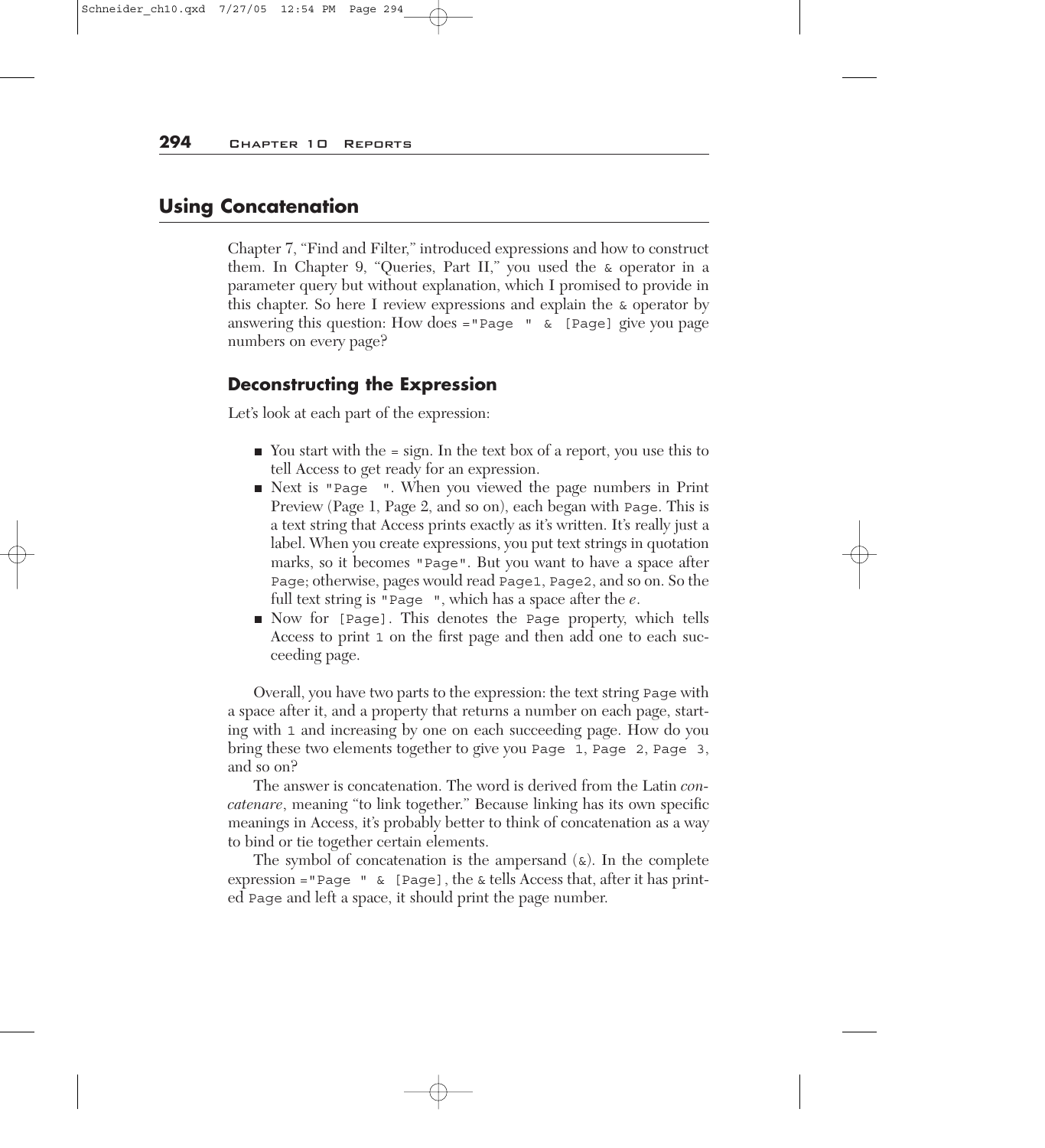**10.**

 **REPORTS**

## **Bringing Fields Together with Concatenation**

Perhaps the most important use of concatenation is tying fields together in a single control. I've emphasized that the way you store information has little to do with the way you ultimately want to use it. You therefore break down the data and store it in its smallest and purest form. This gives you maximum flexibility when you want to combine data in queries and reports.

People's names, for example, are usually stored in FirstName and LastName fields (there are exceptions). That makes sense because you'll often want to use either the first or last names separately (such as sorting people by family name).

But on numerous occasions you want first and last names to appear together in the normal way (as in Henrietta Maccabee or Jake Timberlane), as in an invoice. You could position the FirstName and LastName text boxes on the grid so that they are flush. But that's a sloppy and inelegant solution because the spacing between first and last names will inevitably be irregular.

The answer is concatenation, which lets you tie field values together so you can't tell that they are separate fields. Here is how to create the name in a report:

- Type **=** to signal that's it's an expression.
- Type **[FirstName]**, the first name field.
- Type **&** to tie what comes before to what follows.
- Type **"** ". This is a single blank space, surrounded by quotation marks to indicate it's a text string.
- Type **&** to tie what comes before to what follows.
- Type **[LastName**] for the last name field.

The complete expression is = [FirstName] & " " & [LastName].

## **Report Header and Footer**

In certain respects, the Report Header/Footer is similar to the Page Header/Footer. Most notably, a single command—Report Header/Footer on the View menu—toggles between hiding and unhiding both header and footer. As with the Page Header/Footer, either section can easily be eliminated by adjusting its height to 0 inches.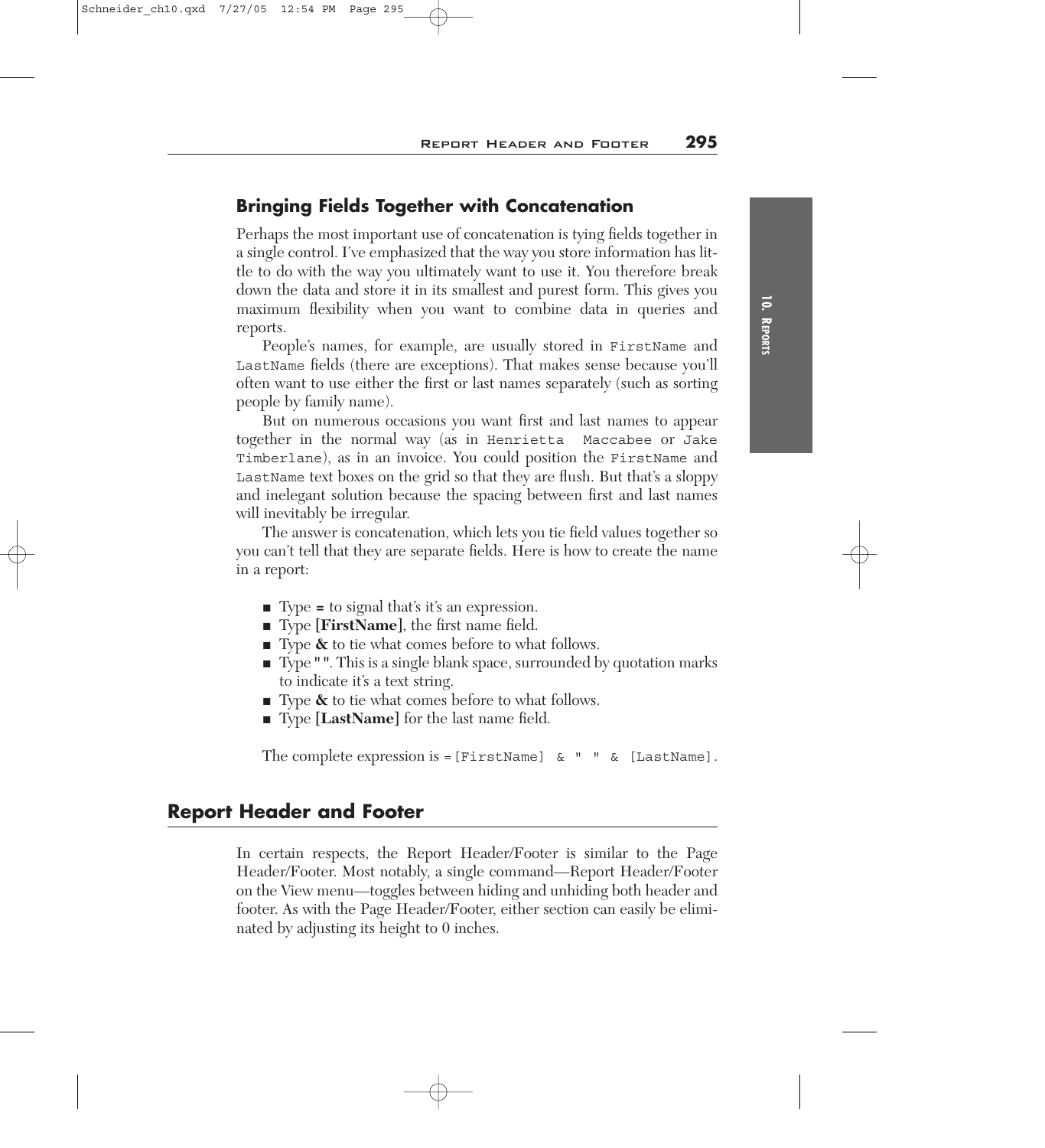Schneider\_ch10.qxd 7/27/05 12:54 PM Page 296

Unlike a page footer or header, however, a report header or footer appears only once: at the beginning and end of the report, respectively. The report header can be used for a title, the publishing entity, the date, and (perhaps) an introduction. The footer that closes the report is primarily used for summary information, such as the total of all values of particular fields.

#### **Adding a Title to the Report Header**

A Report Header often creates a cover page—that is, a full, standalone page 1. The case example at the end of the chapter builds such a page. Right now, let's just create a short title at the top of page 1.

- 1. In Design view of rptAdministration, choose View Report Header/Footer.
- 2. In the toolbox, click the Label button (refer ahead to Figure 10.7 for its location; if your toolbox isn't visible, choose View, Toolbox). Drag the crosshairs pointer to the Report Header section and click anywhere inside it.
- 3. Type **National Governments** and click outside the box.
- 4. Click the label to select it and press F4 to open its property sheet.
- 5. On the Format tab, scroll down to Font Size and edit the setting to 16. Edit the Font Weight to Bold and Text Align to Center.
- 6. Move your mouse to the upper-right handle of the label and click when the pointer becomes a double-arrow (see Figure 10.6). The text of the label is in full view.

|                | € Report Header                               |
|----------------|-----------------------------------------------|
|                |                                               |
| $\,$           | . <u>.</u><br>ast:rΩaayaana <del>al</del> k∷: |
|                | $\blacklozenge$ Page Header                   |
|                | $\mathsf F$ Detail                            |
| $\blacksquare$ | `ountrv                                       |
|                |                                               |

**Figure 10.6** When you click the double arrow, the control resizes so the label is in full view.

> 7. On the Format tab, edit the Width slightly to 2.5". Edit Left to 2", Top to 0.5" and Height to 0.5" Your Report Header should look like Figure 10.7.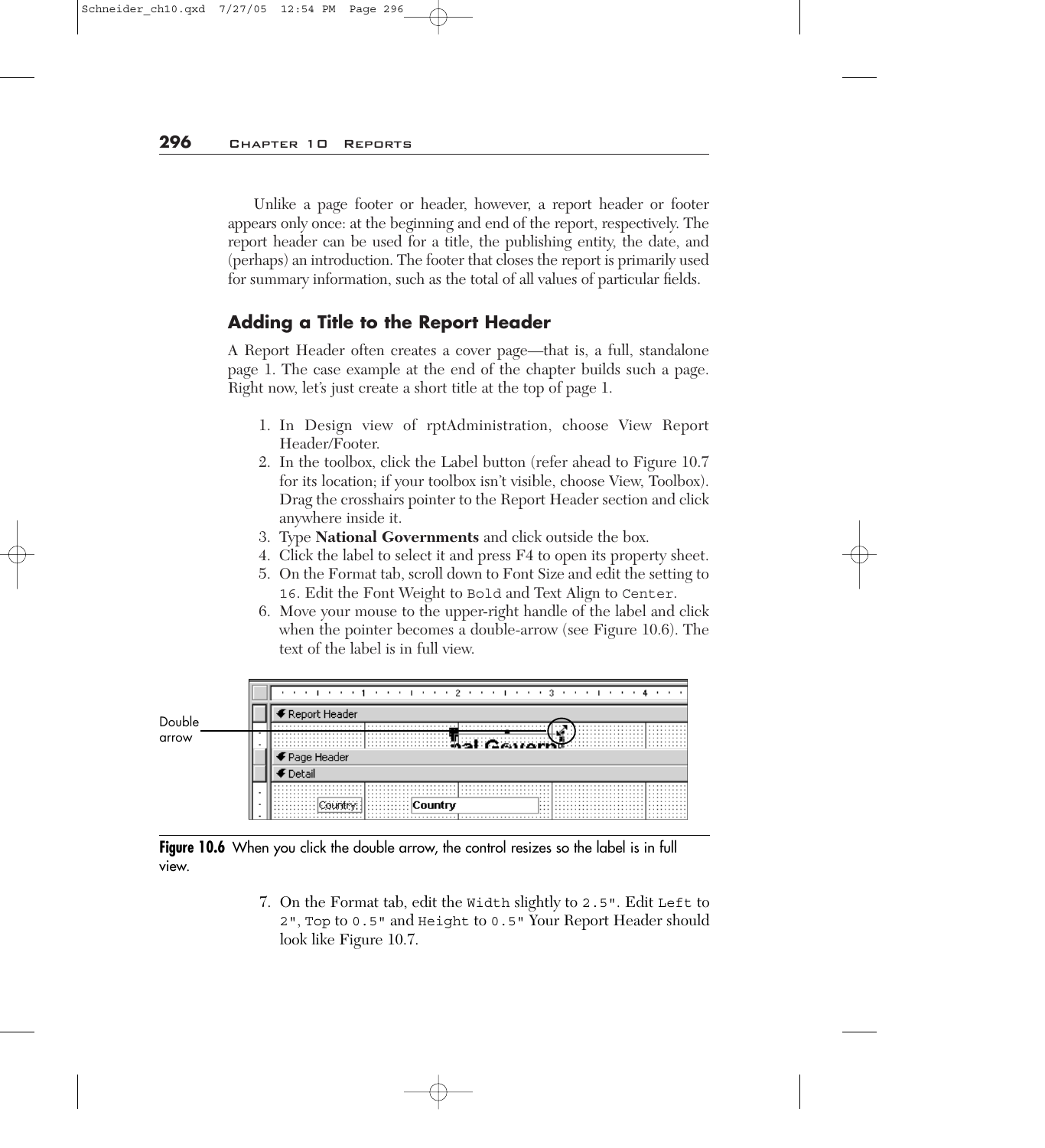#### Report Header and Footer**297**



8. Close the property sheet.

**Figure 10.7** The report with a label control for the title.

9. Click View to see the report.

#### *Printout Problems*

It's little use designing great-looking reports if they don't print on paper correctly. Let me deal with two common problems.

#### *HOW DO I CENTER A TITLE ON THE PAGE?*

Create the title and make font selections first so you know how wide the label will be. In the example, the label is 2.5 inches wide. (I had you edit the width slightly so it was a round number and, hence, easier to work with.) I'll assume you're working with letter-size paper and Portrait orientation, so the width is 8.5 inches. (Portrait versus Landscape orientation is discussed briefly in the "Layout" subsection of the section "Creating a Report Using the Report Wizard," near the end of the chapter.)

The page is 8.5 inches wide and the label takes up 2.5 inches, so you have 6 inches (8.5 inches – 2.5 inches) of empty space. You want half of 6 inches to be on both the left and right of the label, which is 3 inches on each side.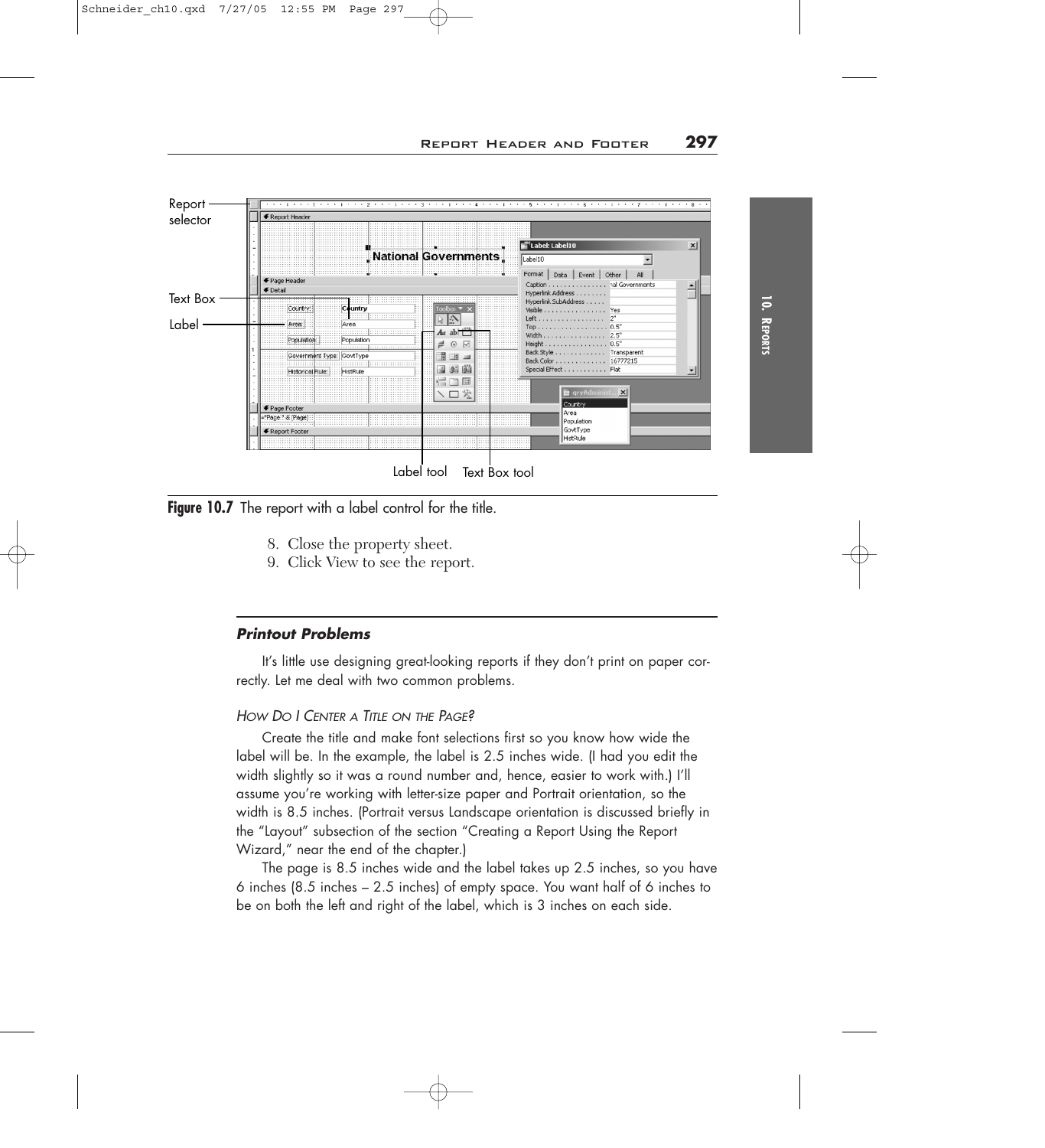Schneider\_ch10.qxd 7/27/05 12:55 PM Page 298

Choose File, Page Setup. On the Margins tab, you can see that the default margins for Access are 1 inch on the left and 1 inch on the right. So the margin will take 1 inch of that 3 inches of empty space. Thus, the Left property for the label (where the label begins) should be 3 inches – 1 inch, or 2 inches.

#### *EVERY SECOND PAGE OUT OF MY PRINTER IS BLANK!*

The problem here is that your report or margins are too wide. To print your report correctly, the following equation must be true:

Report width  $+$  left margin  $+$  right margin  $\leq$  paper size

I've just covered margins and paper size. The report width is the actual width of the report, not the width of the printed text. For example, in Figure 10.7, look at the horizontal ruler and note that the report width is 5 inches, even though the right border of the rightmost control (the title) is at 4.5 inches. (The report width can also be found on its property sheet. Double-click the report selector—see Figure 10.7 for its location—and click the Format tab to view the Width property.)

Assume that the report width is 7 inches and margins are 1 inch on both sides. The equation becomes: 7 inches (report width) + 1 inch (left margin) + 1 inch (right margin) = 9 inches.

That's greater than the paper size of 8.5 inches, so you have a problem. Often the best solution is to reduce the width of the report. If the right border of the rightmost control is at 4.5 inches, the report width need not be 7 inches. If you made the report width 5 inches, your equation becomes a satisfactory 5 inches  $+1$  inch  $+1$  inch  $\leq 8.5$  inches. Similarly, you could make the margins slightly smaller.

**NOTE** You've been using property sheets to edit the various parts of a report. It's often easier to use your mouse to move, resize, and format sections, controls, and other report elements. You'll get some practice doing that in the following section.

#### **Adding Totals in the Report Footer**

Now let's use the Report Footer. Suppose you'd like a grand total for the area of all Asian countries. Here's how to create the control and calculated expression that will give you this number: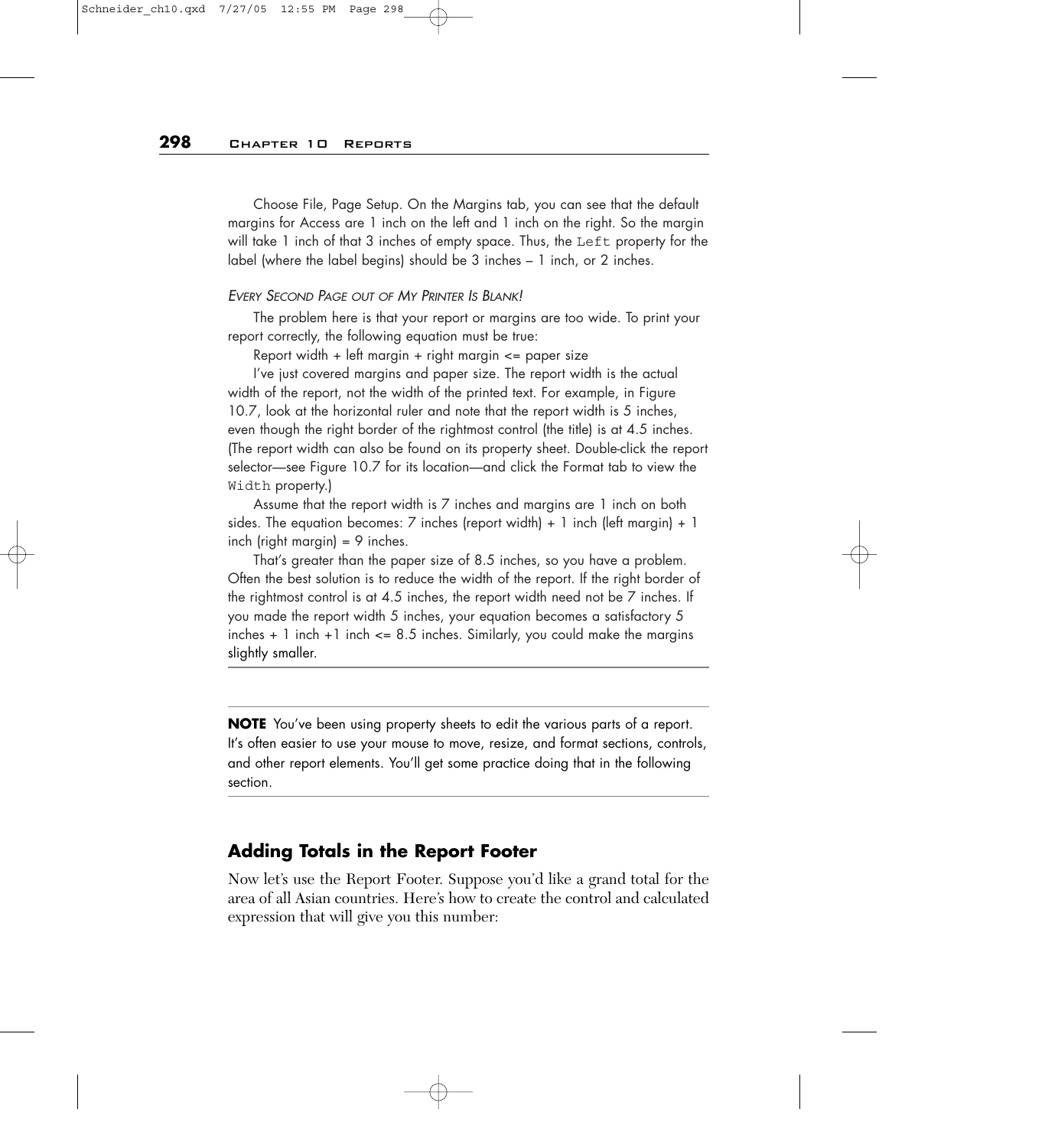1. Move your mouse to the bottom of the Report Footer section. When the pointer becomes a double arrow with a bar, drag it to the 1-inch mark on the vertical ruler.

You could have also right-clicked the Report Footer bar, chosen Properties, and set the Height property on the Format tab at 1".

- 2. In the toolbox, click the Text Box tool (see Figure 10.7).
- 3. Drag the pointer to the Report Footer section and position the crosshairs 1 inch from the left and 0.5 inch from the top. Click your mouse.
- 4. Select the label, the box on the left. Move your pointer to the middle selector handle on the right border (see Figure 10.8). When the pointer becomes a double arrow, drag it to the .75-inch mark on the horizontal ruler.





- 5. Click inside the label. Delete the existing text. Type **Total Area** and press Enter. Click the Bold button on the Formatting toolbar.
- 6. Select the text box and click inside it. Enter an expression as follows:
	- a. Type **=** to tell Access you want an expression.
	- b. Type **Sum**, the function that calculates a total.
	- c. Type **([Area])**, the field enclosed in brackets and parentheses.
	- d. The entire expression is **=Sum([Area])**. Press Enter.
- 7. Press F4 to open the property sheet for the text box. On the Format tab, edit the Format property to **Standard** and **Decimal Places** to **0**.
- 8. Close the property sheet. Click View to switch to Print Preview, and click the Last Page button (refer to Figure 10.4 to refresh your memory of its location). The total area is displayed at the bottom of the page.

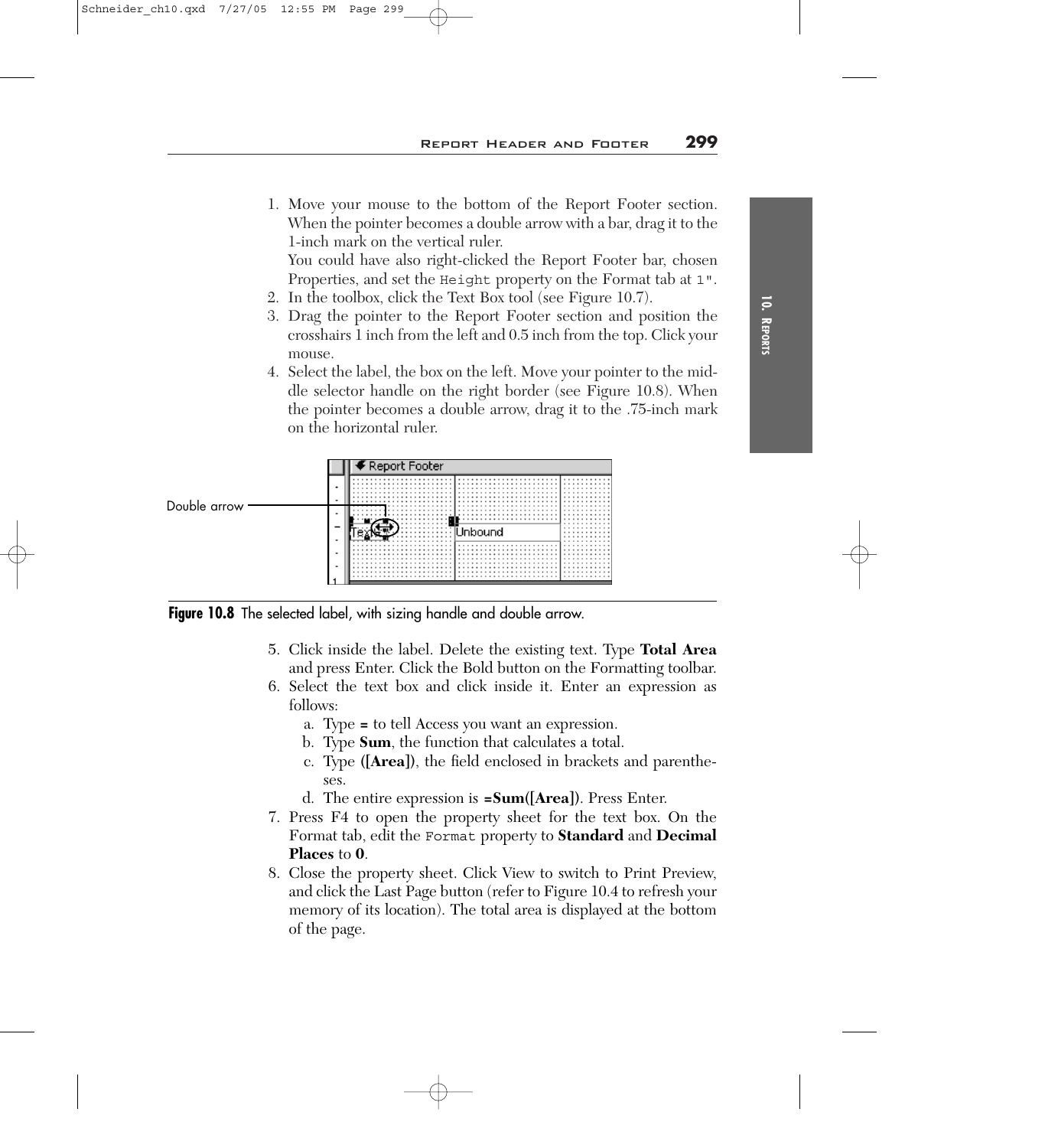When you know how to create a control for the total area, it's simple to add one for the population:

- 1. Click View to return to Design view. The total area control should still be selected.
- 2. Choose Edit, Duplicate. A copy of the text box and label appears directly below the existing controls.
- 3. Move your pointer toward the text box. When the pointer becomes an open hand, drag the duplicate text box 0.5 inch from the top and 4 inches from the left.

If you don't know how to move controls, the section "Manipulating Controls" in Chapter 12, "Forms/Report Design Elements," will help you.

- 4. Select the label. Click inside it, highlight Area, and edit it to Population. Click outside the control.
- 5. Select the text box. Within the expression, highlight Area and edit it to Population. Click outside the control. Your report footer should look like Figure 10.9.

|                          | Report Footer                      |             |
|--------------------------|------------------------------------|-------------|
| $\overline{\phantom{a}}$ | $\cdots$                           | .           |
| ۰                        |                                    | .<br>.<br>. |
| ۰<br>-                   | $\cdots$<br>$\cdots$               | .<br>.      |
| ۰                        | real.<br>$\cdots$<br>$\cdots$<br>. |             |
| ۰                        |                                    | .           |
|                          |                                    | .           |

**Figure 10.9** Controls for summing population and area in the Design view of the report.

- 6. Choose File, Save (or click the Save button).
- It's a good idea to save your report periodically if you've done significant work on it.
- 7. Click View, click the Last Page button, and scroll to the bottom of the page. The Total Population control has been added.

## **Sorting and Grouping**

Thus far, you might have found creating a report tedious, but you probably haven't found it difficult. To quickly review, you've used: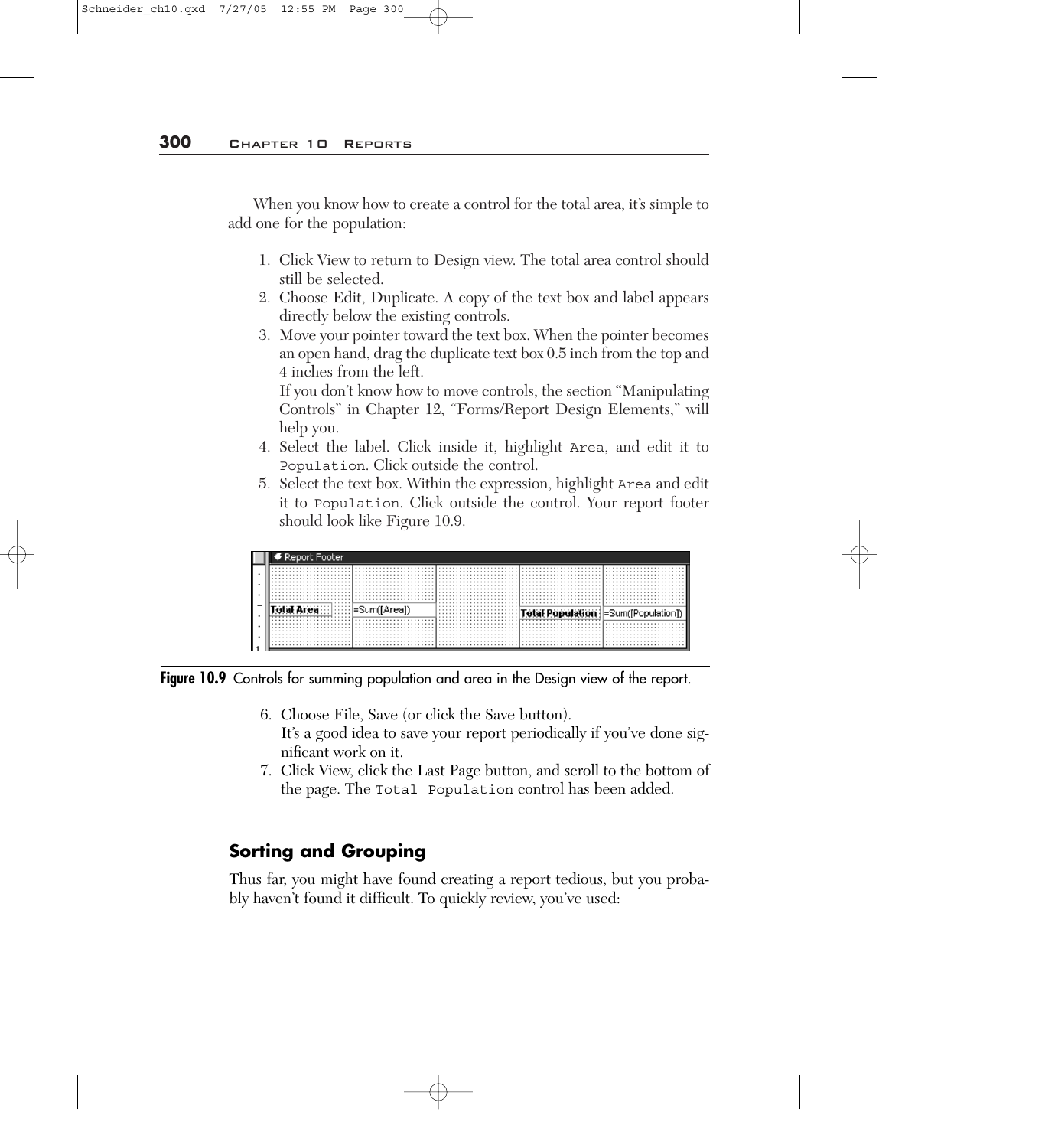- The Detail section, the body of the report, to display your records.
- The Page Footer to print a page number. You could have as easily used the Page Header, which prints the page number at the top of each page.
- The Report Header, which prints once at the top of the report, for the title.
- The Report Footer, which prints once at the end of the report, for aggregate totals.

With the introduction of grouping, you might find that things become a little more difficult. The concept itself is not hard to get, but the nuts and bolts of making grouping work can be confusing. I first want to make sure you understand grouping; then I go step by step through the process of implementing it.

#### *Political Magazine Database*

Before adding grouping to the National Governments report, it will be easier to see how it works in a database with just a few records. I use the PoliticalMagazines.mdb database, which is available from the usual webpage. You do not need to open it to review this section, but it's there if you need it.

The Political Magazines table (see Figure 10.10) has data about several small, imaginary journals of opinion. The Politics field shows its political slant: whether it is more likely to be read by wooly-headed internationalists (left) or warmongering unilateralists (right). The Location field shows where the editorial staff is headquartered; the estimated circulation is self-explanatory.

|   | tblPoliticalMagazines: Table |                 |             |             |  |  |  |  |  |
|---|------------------------------|-----------------|-------------|-------------|--|--|--|--|--|
|   | Name                         | <b>Politics</b> | Location    | Circulation |  |  |  |  |  |
|   | Human Happenings             | Right           | Washington  | 65,000      |  |  |  |  |  |
|   | Metne Reader                 | Left            | Minneapolis | 225,000     |  |  |  |  |  |
|   | National Appraisal           | Right           | New York    | 158,000     |  |  |  |  |  |
|   | The Country                  | Left            | New York    | 159,000     |  |  |  |  |  |
|   | The New Democracy            | Left            | Washington  | 61,000      |  |  |  |  |  |
|   | The Weekly Criterion         | Right           | Washington  | 55,000      |  |  |  |  |  |
| ⋇ |                              |                 |             |             |  |  |  |  |  |

**Figure 10.10** Table of political magazine data.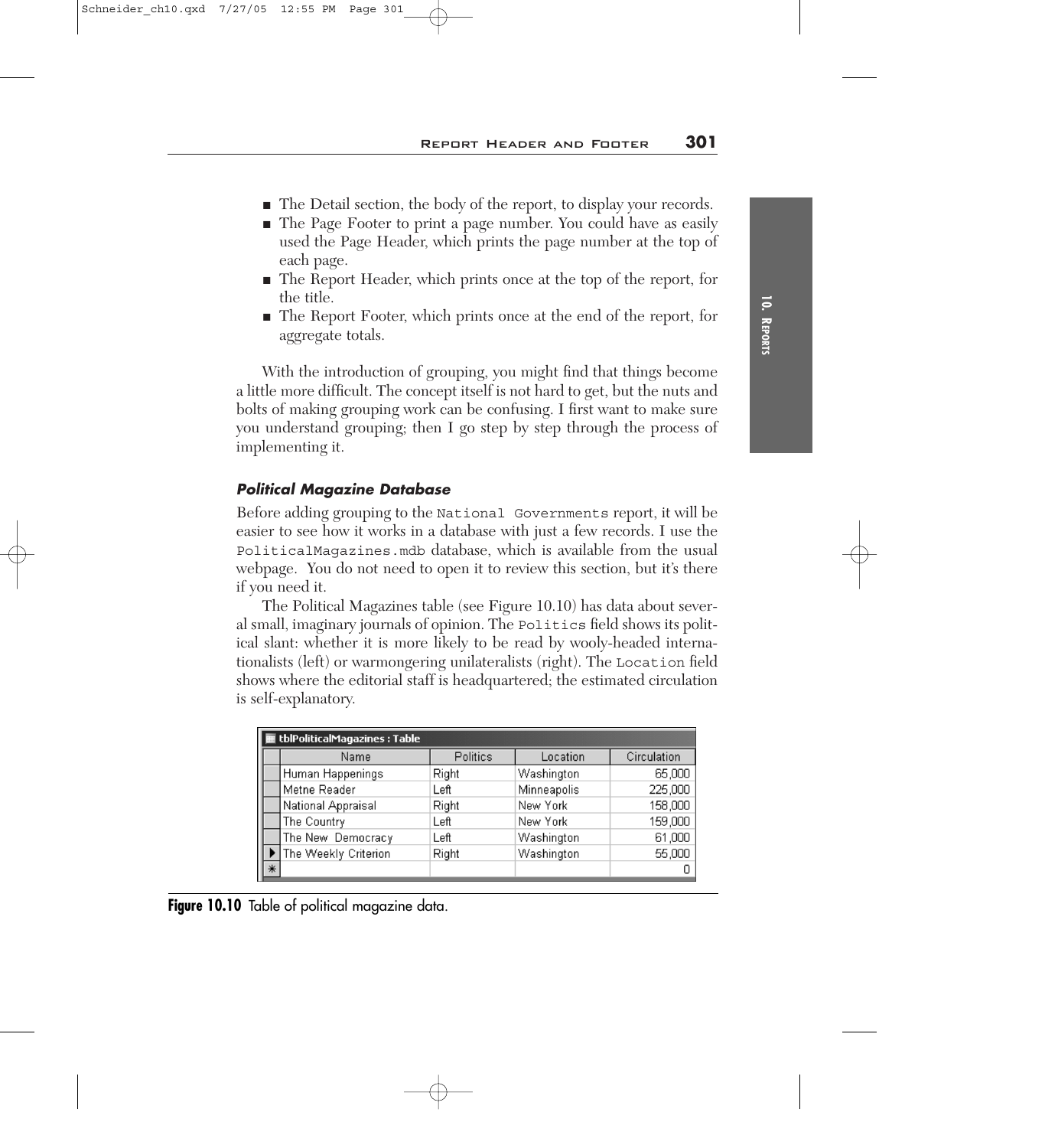#### **302** Chapter 10 Reports

The records are currently sorted in the datasheet by name. In Figure 10.11, these same records are displayed in a report where they are grouped by their political bent and, within the group, sorted by name. Both the group and the sort are in ascending order (they're alphabetized): Left precedes right, and within the left group, Metne Reader precedes The Country.

| Left                 |             |         |
|----------------------|-------------|---------|
| Metne Reader         | Minneapolis | 225,000 |
| The Country          | New York    | 159,000 |
| The New Democracy    | Washington  | 61,000  |
|                      |             |         |
| Right                |             |         |
| Human Happenings     | Washington  | 65,000  |
| National Appraisal   | New York    | 158,000 |
| The Weekly Criterion | Washington  | 55,000  |
|                      |             |         |

#### **Figure 10.11** Magazine data grouped by political tendency.

As you can see, grouping eliminates the need to repeat the values of Left and Right for each record. As readers, you can quickly organize and distinguish the magazines that are on the left from those on the right.

Another powerful advantage of grouping is that, just as you created summary statistics for the entire report, you can add summary statistics for each group. Figure 10.12 shows the same report with the average circulation for each group. (I used the Report Wizard to make it look a bit more professional.)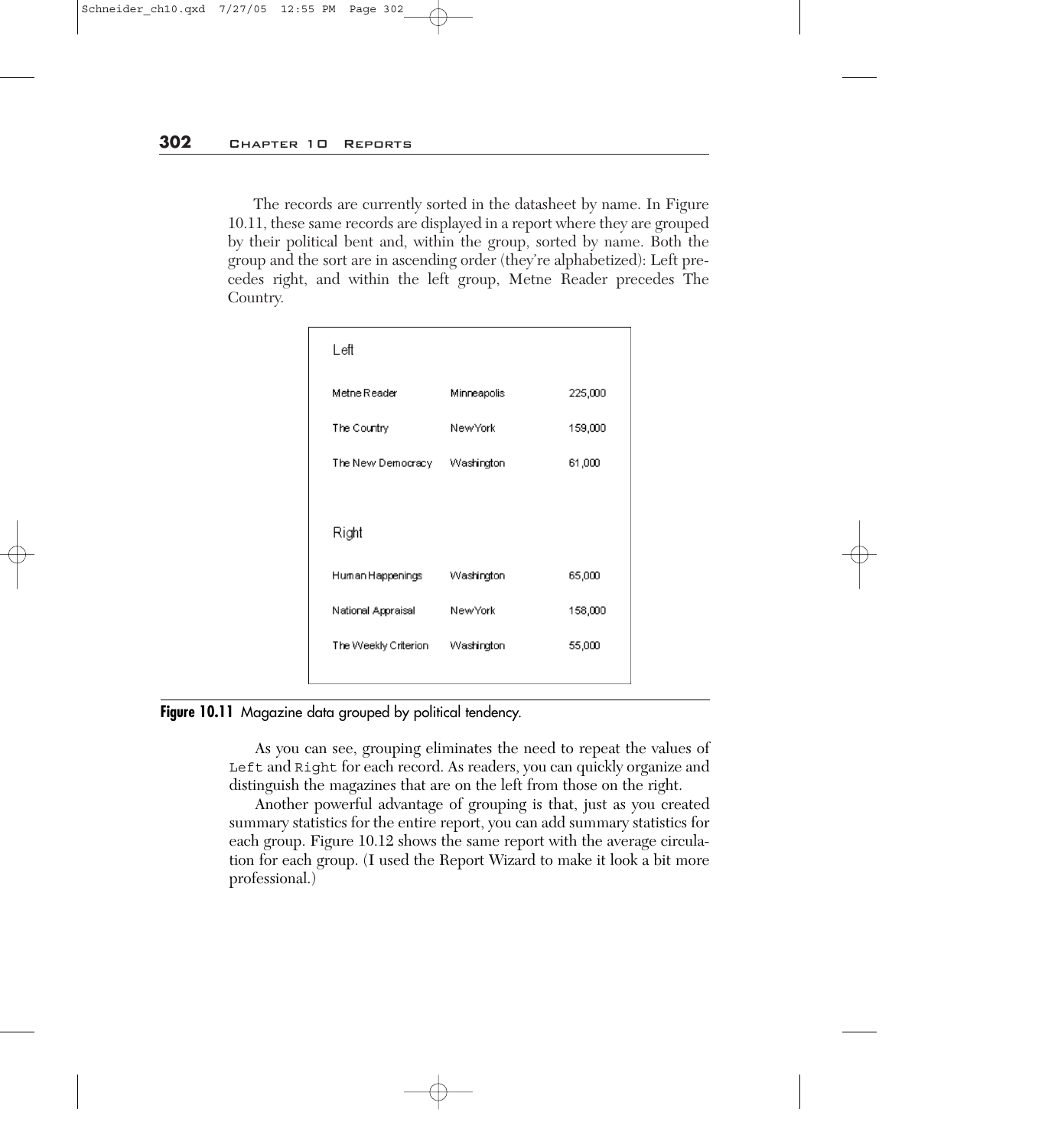#### Report Header and Footer**303**

**10. REPORTS**

| Left                 |             |         |         |
|----------------------|-------------|---------|---------|
| Metne Reader         | Minneapolis | 225,000 |         |
| The Country          | New York    | 159,000 |         |
| The New Democracy    | Washington  | 61,000  |         |
| Avg                  |             |         | 148,333 |
| Right                |             |         |         |
| Human Happenings     | Washington  | 65,000  |         |
| National Appraisal   | New York    | 158,000 |         |
| The Weekly Criterion | Washington  | 55,000  |         |

**Figure 10.12** Grouped magazine data with aggregate totals.

#### *Sorting and Grouping Dialog Box*

Now let's create a group in the rptAdministration report. Despite its name, thus far the primacy of government-type data is not obvious in the report. Just as you grouped records by political tendency in the Political Magazines table, you can group records in the report to spotlight the country's form of government.

You create groups in the report's Sorting and Grouping dialog box. First, let's change the current sort of CountryID (the sort in the original query) to government type:

- 1. Choose View, Sorting and Grouping. You can also click the Sorting and Grouping icon, which is shown in Figure 10.13.
- 2. In the Field/Expression column, open the drop-down list and choose GovtType.
- 3. In the Sort Order column, keep Ascending to sort alphabetically.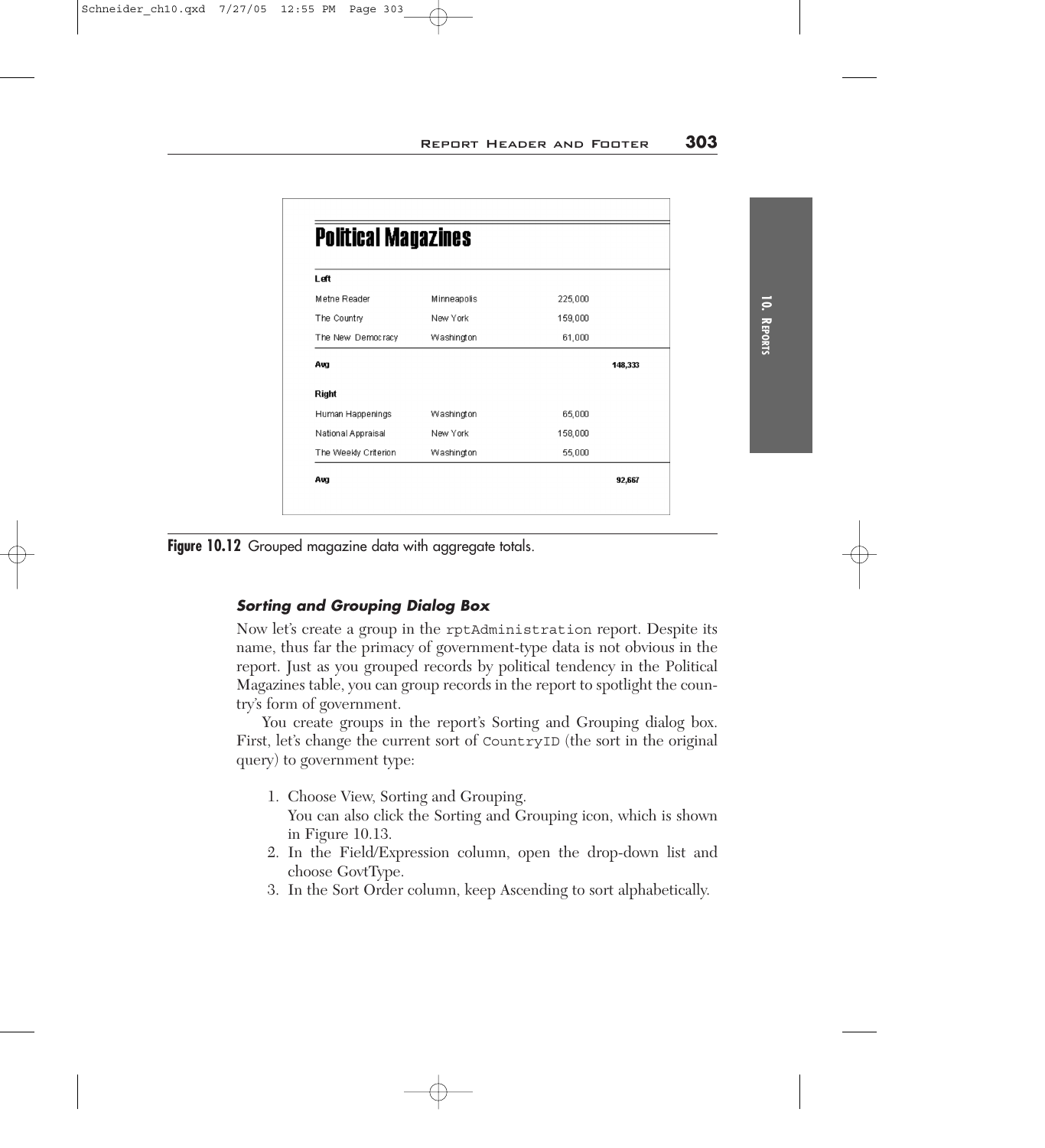#### Schneider\_ch10.qxd 7/27/05 12:55 PM Page 304

#### **304** Chapter 10 Reports

4. Close the dialog box. Click View and scroll through your records. The records are now sorted in ascending order (alphabetically) by government type: communist, constitutional monarchy, dictatorship, and so on.

Now you'll create the group:

- 5. Click View to return to Design view. Click View, Sorting and Grouping. Click in the first row.
- 6. In the Group Properties section, edit Group Header to Yes and press Enter.

The Sorting and Grouping Indicator now displays the grouping symbol in the first row, next to GovtType. You can see that a GovtType header has been created above the Detail section.

- 7. Edit Group Footer to Yes and press Enter (see Figure 10.13). The GovtType footer is now below the Detail section.
- 8. Close the dialog box. Choose File, Save to save your changes.



**Figure 10.13** The Administration report in Design view. The GovtType field has been edited in the Sorting and Grouping window so that there is now a GovtType header and GovtType footer.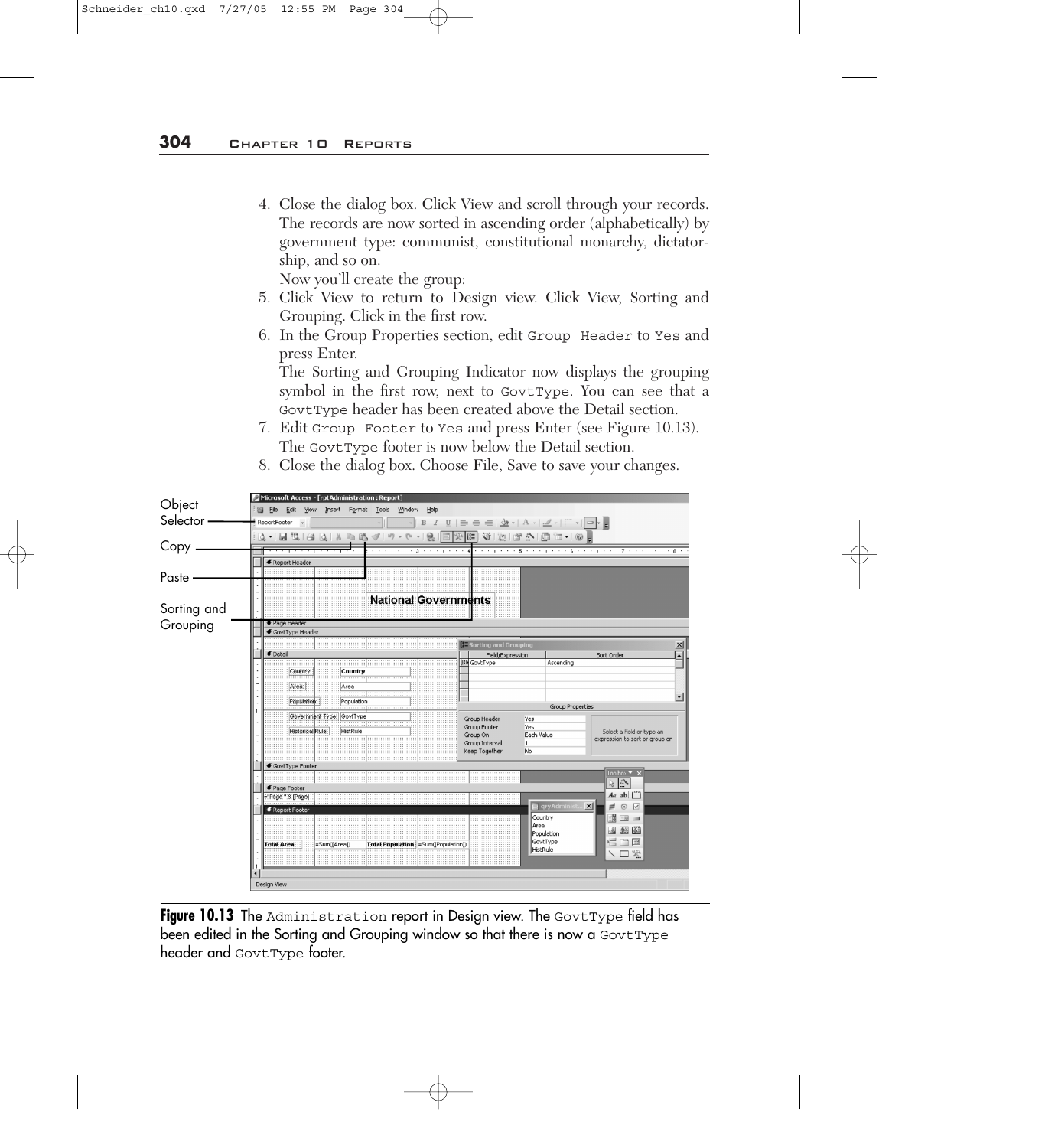### **Q&A**

**Q:** Okay, I can see that I somehow created a group in the dialog box. But I still can't figure out exactly which step did that. How can changing a property of some Access element create the element itself?

**A:** Your instincts are correct: You usually create, say, a field or control first and then assign properties to it. Grouping is different. When you select a field in the Field/Expression column, the mere act of editing either its Group Header or its Group Footer property to Yes changes the sort to a group and produces sections for that group in Design view of the report.

Click View and scroll through the first few pages of the report. Hmm, what's going on? The grouped report seems to be the same as the report without grouping, except that there's a little more empty space in it. Where are the group titles for each government type, such as those you saw for the Left and Right groups in Figure 10.11? Where are the aggregate statistics, such as Sum, for each group, as you saw in Figure 10.12?

Click View to return to Design view and scroll down the page. Take another look at the group sections. Yes, there is a GovtType header (a group header) above the Detail section, and, yes, there is a GovtType footer (a group footer) below it. But they're empty—there aren't any controls in them.

Here's the nasty little secret about creating groups in the Sorting and Grouping dialog box. It's like building an aquarium. When you create the group in the Sorting and Grouping dialog box, all you've done is buy a tank. You have got to put water, fish, and a plastic gazebo or two into it to make it into an aquarium. Ignoring the fishy metaphors, you must create the controls—labels, text boxes—to make the groups meaningful and informative.

#### **Group Header**

Fortunately, adding the controls is not hard. Because you now have a government type group, you don't need the GovtType field in the Detail section. You want to identify each group by government type, so you can use the same field in the group header section. Here are the steps: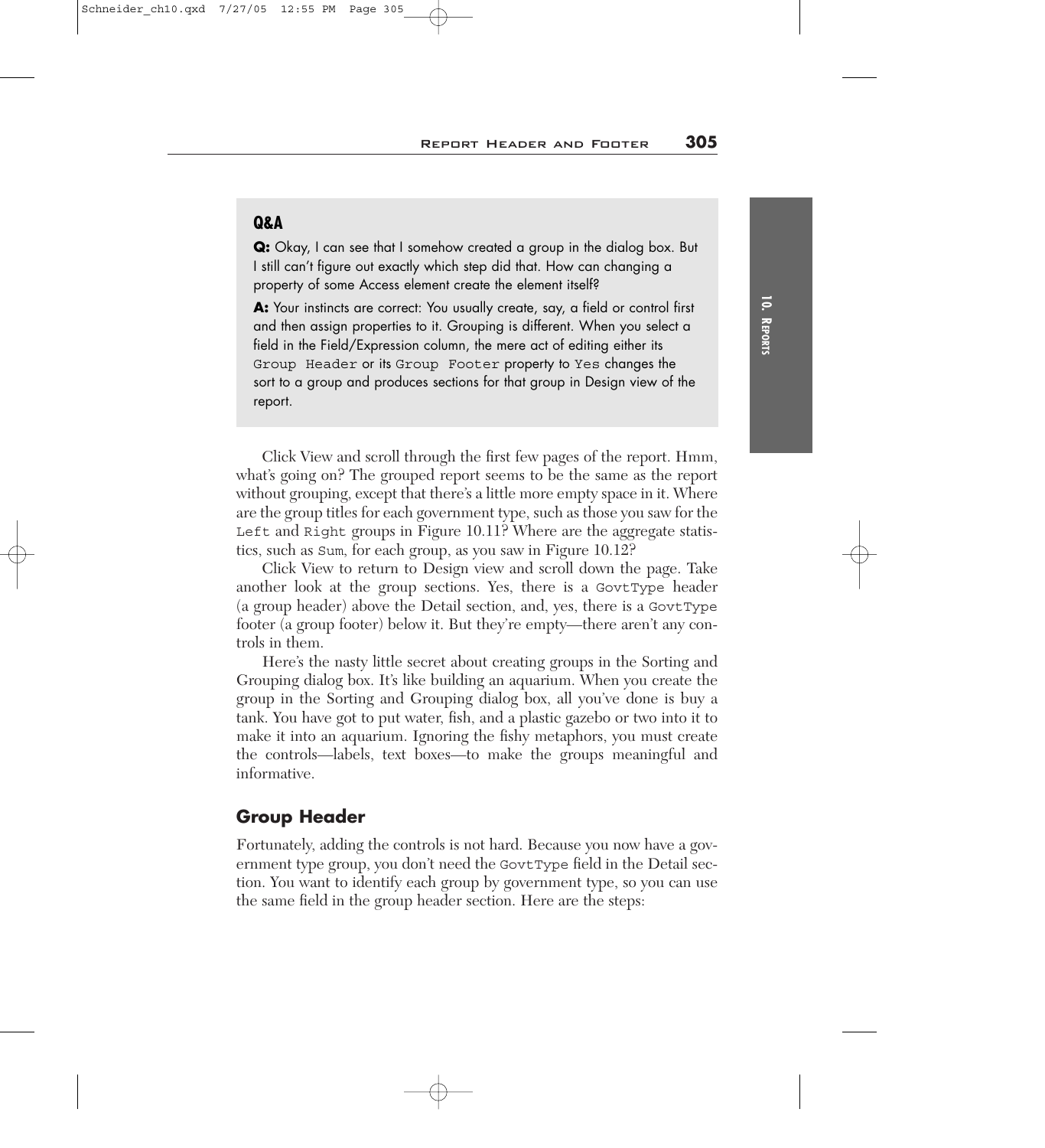- 1. In the Detail section, select the Government Type label and delete it.
- 2. Right-click the GovtType Header bar and select Properties. On the Format tab, edit the Height to 0.4" .
- 3. Select the GovtType text box. Drag it to the GovtType Header section and drop it 0.5 inch from the left and two rows of dots from the top.

Are you having trouble moving the text box into the Header section? When you move the pointer to the top of the text box, make sure it changes to an open hand, not the pointing finger. If you still have trouble, here's an alternative method: Cut the text box, select the group section header bar, paste it, and then position it within the section.

- 1. On the Format tab of the Text Box: GovtType property sheet, edit the Width to 2", the Height to 0.2", and the Font Size to 12. Close the property sheet.
- 2. In the Detail section, select all four text boxes. Choose Format, Vertical Spacing, Make Equal.
- 3. Right-click the Detail section bar, select Properties, and edit the Height of the Detail section to 2" (see Figure 10.14). Close the property sheet.

|                          | € GovtType Header             |          |  |
|--------------------------|-------------------------------|----------|--|
| ٠                        |                               |          |  |
| ٠                        | ⊞ GovtType                    |          |  |
| ٠                        |                               |          |  |
|                          | <b>E</b> Detail               |          |  |
|                          |                               |          |  |
| ٠                        |                               |          |  |
| ٠                        | Country                       | ۰.       |  |
| ٠                        |                               |          |  |
| $\overline{\phantom{0}}$ |                               |          |  |
|                          |                               |          |  |
| ٠                        | iArea<br>Area                 | ь.       |  |
|                          |                               |          |  |
| ٠                        |                               |          |  |
|                          | Population                    | ٠.       |  |
|                          |                               |          |  |
| ٠                        |                               |          |  |
| ٠                        | l⊞istorical Rüle∷ ∷∷ HistRule | $\cdots$ |  |
| $\overline{\phantom{0}}$ |                               |          |  |
| ٠                        |                               |          |  |
| ٠                        |                               |          |  |
| ٠                        |                               |          |  |
|                          |                               |          |  |
|                          |                               |          |  |

**Figure 10.14** The Group Header and Detail sections in Design view.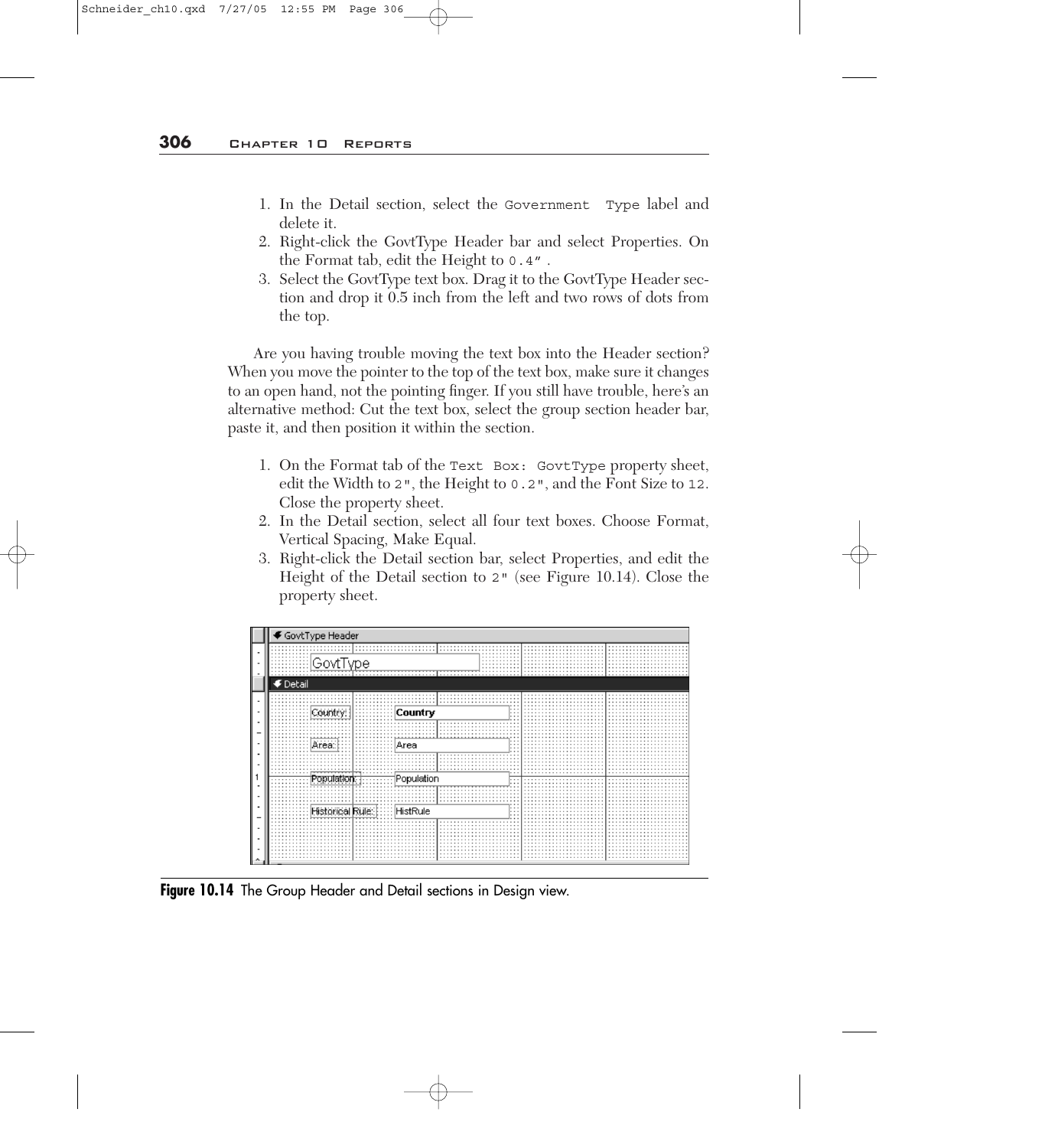#### **Q&A**

**Q:** These exercises are tiresome and tedious. Do you really think it's worth my time to go through all these steps for a report I will never want to create?

**A:** It's true that you're unlikely to have this exact set of controls and circumstances. But what you are doing here—changing fonts, resizing labels, moving text boxes—involves typical tasks for editing reports. You'll be able to build on this knowledge base for the design challenges you face.

#### **Group Footer**

A great advantage of grouping is including summary statistics for each group. These are usually created in the Group Footer.

You've already included summary statistics for the area and population fields in the Report Footer. A little cutting and pasting and some editing will give you the same aggregates for these fields by group:

1. Move your pointer to the 0.5-inch mark of the vertical ruler in the Report Footer section. When the pointer becomes a right arrow, click to select all four controls (see Figure 10.15).



**Figure 10.15** When the pointer is a right arrow, you can click to select all four controls.

2. Right-click any of the selected controls for a shortcut menu and choose Copy.

You can use any Copy method—choose Edit, Copy; click the Copy button; or press Ctrl+C.

- 3. Right-click the GovtType Footer and click Paste.
- 4. Click anywhere outside any control so that no control or element is selected.
- 5. Right-click the Total Area label and choose Properties. On the Format tab, edit the Caption to Group Area.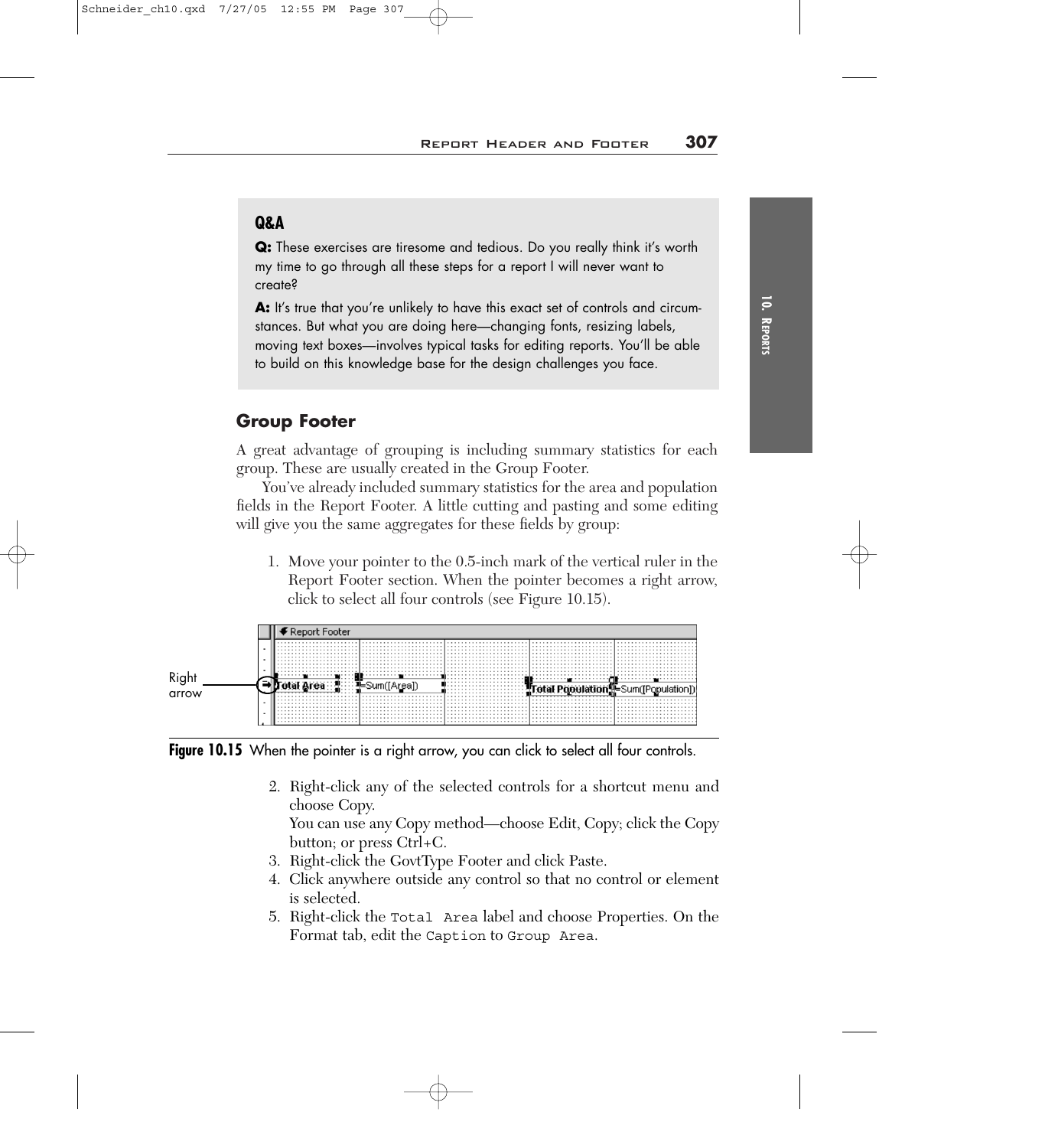#### **308** Chapter 10 Reports

- 6. Click the Total Population label to select it. On the Format tab of the property sheet, edit the Caption to Group Population. Close the property sheet.
- 7. Choose File, Save to save your changes. Click View to see the report.

One thing immediately strikes the eye: Within each group (such as Communist), the country names are not alphabetized. Let's alphabetize them.

- 1. Click View to return to Design view.
- 2. Choose View, Sorting and Grouping.
- 3. Click in the first empty row of the Field/Expression column. Open the drop-down list and choose Country. In the Sort Order column, leave Ascending as is. Close the dialog box.
- 4. Click View to see the report (see Figure 10.16).

|                  | <b>National Governments</b> |
|------------------|-----------------------------|
| Communist        |                             |
| Courtry.         | China                       |
| Area:            | 9,596,960                   |
| P opulation:     | 1,286,975,468               |
| Historical Rule: | Independent                 |
|                  |                             |
| Country.         | Laos                        |
| Area:            | 236,800                     |
| P opulation:     | 5,921,545                   |
| Historical Rule: | French                      |
|                  |                             |
| Country:         | Vietnam                     |
| Area:            | 329,560                     |

**Figure 10.16** The report with a group header in Print Preview.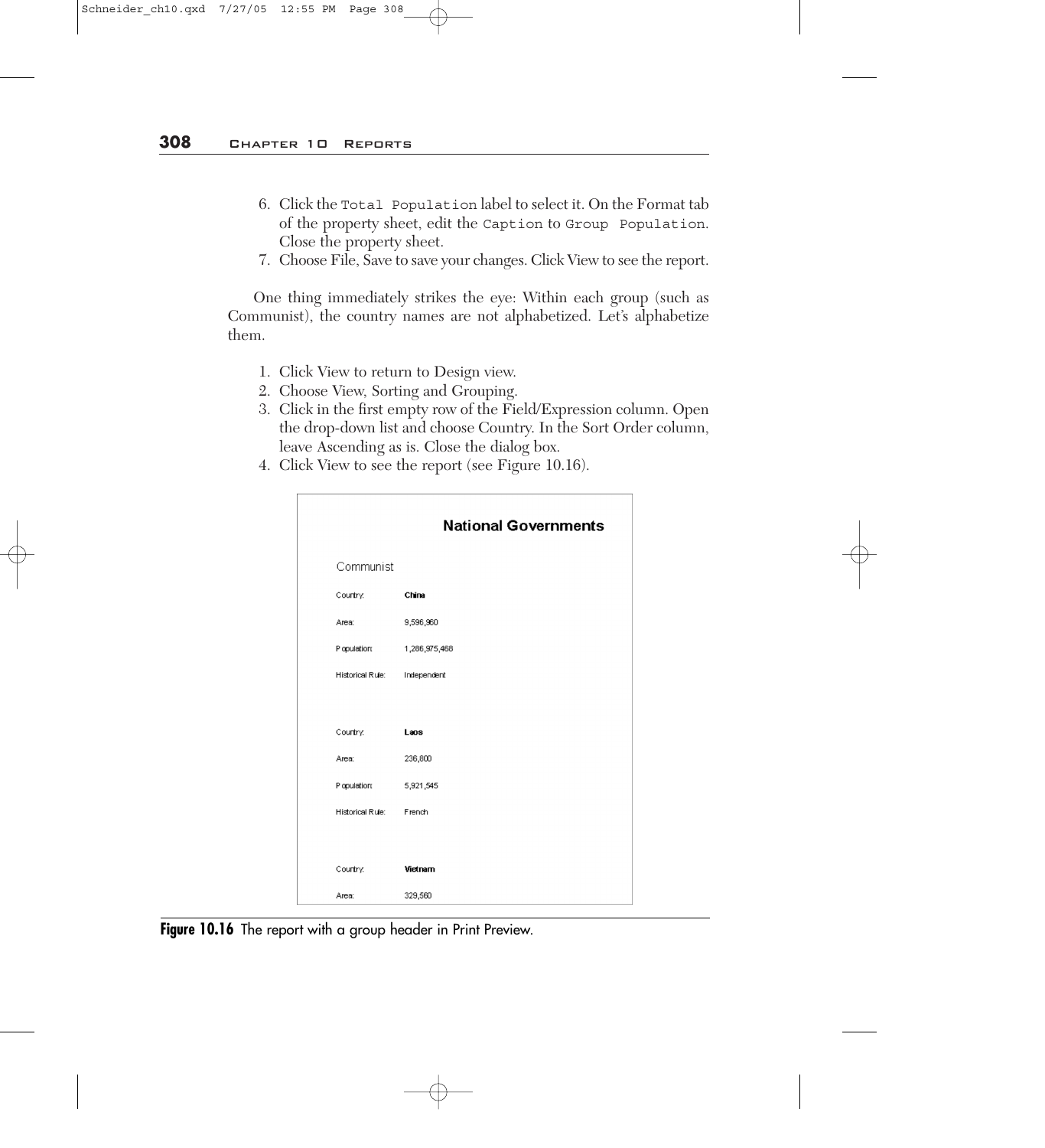Now let's take a closer look at the report. At the end of the group, there are now group totals for area and population. The same expressions that calculated total area and population for all of Asia when they were used in the report footer section now calculate the group totals when used in the group footer section.

As for the rest of report, it's adequate, but it could be better. Forcing new pages before each group would give you an improved layout. You can also have the group's name appear again at the top of the next page when the group's records span more than one page.

You'll do those tasks in the case study at the end of the chapter.

Close the report and save your changes.

You can open the completed rptAdministration in AsiaChap10End.mdb and compare your own work with it.

#### **Creating a Report Using the Report Wizard**

Whew! If you've built all of rptAdministration from scratch, you can see why even Access pros like to use the Report Wizard, at least to get a running headstart. The wizard can create the same report (or one very similar to it) that took much work by hand, with just a few clicks of the mouse. But because our purpose is pedagogical, we'll go slowly through it and take a few detours so you can understand how the wizard works and what it offers.

#### **Collecting Data**

Because the Report Wizard works so seamlessly, it's difficult to see that you're accomplishing essentially two different tasks. First, you create a query; second, using the query as a record source, you build a report.

So let's begin to unveil the wizard's workings by taking a look at the Simple Query Wizard. This tool can be used to create single-table or multitable queries. I haven't talked about it much because it's a training-wheels tool that doesn't train you, and it won't save you much time in query making. But it's useful for understanding what the Report Wizard is up to.

In the Asia database, click the Queries button in the Database window. Double-click Create Query By Using Wizard. Open the Tables/Queries drop-down list. In this dialog box, you can choose fields from any tables or query to include in your query. Click Cancel.

Click the Reports button in the Database window, and double-click Create Report By Using the Wizard. Hmm, look familiar?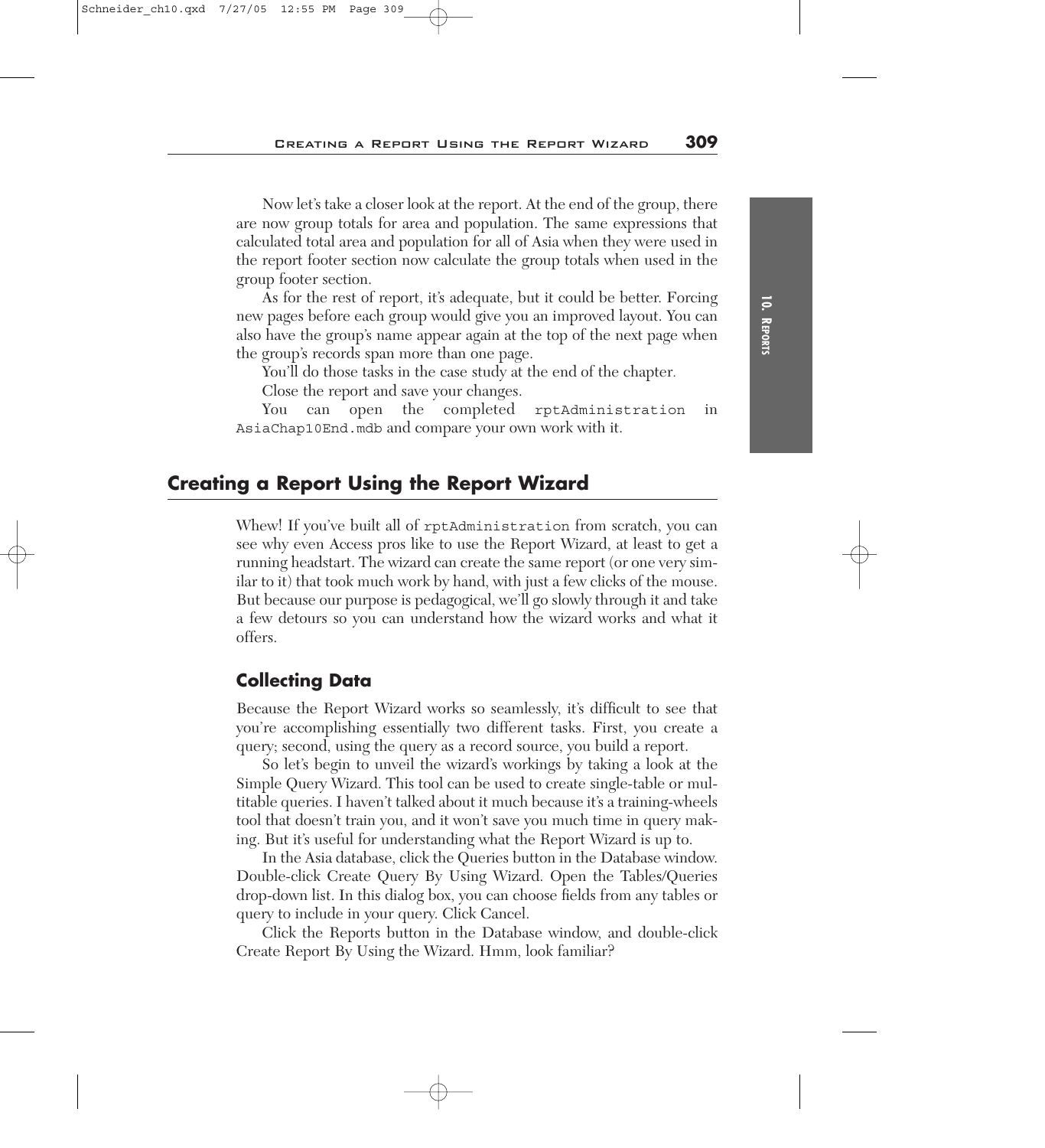#### Schneider\_ch10.qxd 7/27/05 12:55 PM Page 310

#### **310** Chapter 10 Reports

The point is that, however you create a report, you start by gathering data. Usually, that means creating a query. If you don't currently have a query for your report, you can use the wizard to assemble your data from different tables.

#### **Assemble Your Data**

You want a report with the same information as the one you built from scratch, so you could just select the query you created earlier in the chapter. But let's start from scratch and get the data you need from the various tables.

- 1. With the first dialog box of the Report Wizard open, open the Tables/Queries drop-down list and select tblCountries.
- 2. Select the Country field and click > to add it to the selected fields. Do the same for Area and Population.
- 3. Open the Tables/Queries drop-down list and choose tblGovernment. Add GovType to the Selected Fields pane.
- 4. Open the Tables/Queries drop-down list and choose tblHistory. Add the HistRule field to Selected Fields.
- 5. Click Next to go to the next dialog box.

#### **Create the Groups**

In this dialog box, Access selects a group for you, depending on the relationships in the underlying tables. Because you can customize groups the way you want them in the next dialog box, you can ignore this dialog box and click Next.

The main group you want is government type. Select GovtType in the available fields and click >. A hierarchy is set up with GovtType at the top level and all other fields at a second level.

#### *Nesting Groups*

In the report you created in Design view, there was just one grouping level: government type. But you can also nest groups—you can have groups within groups within groups. Why would you want to do that?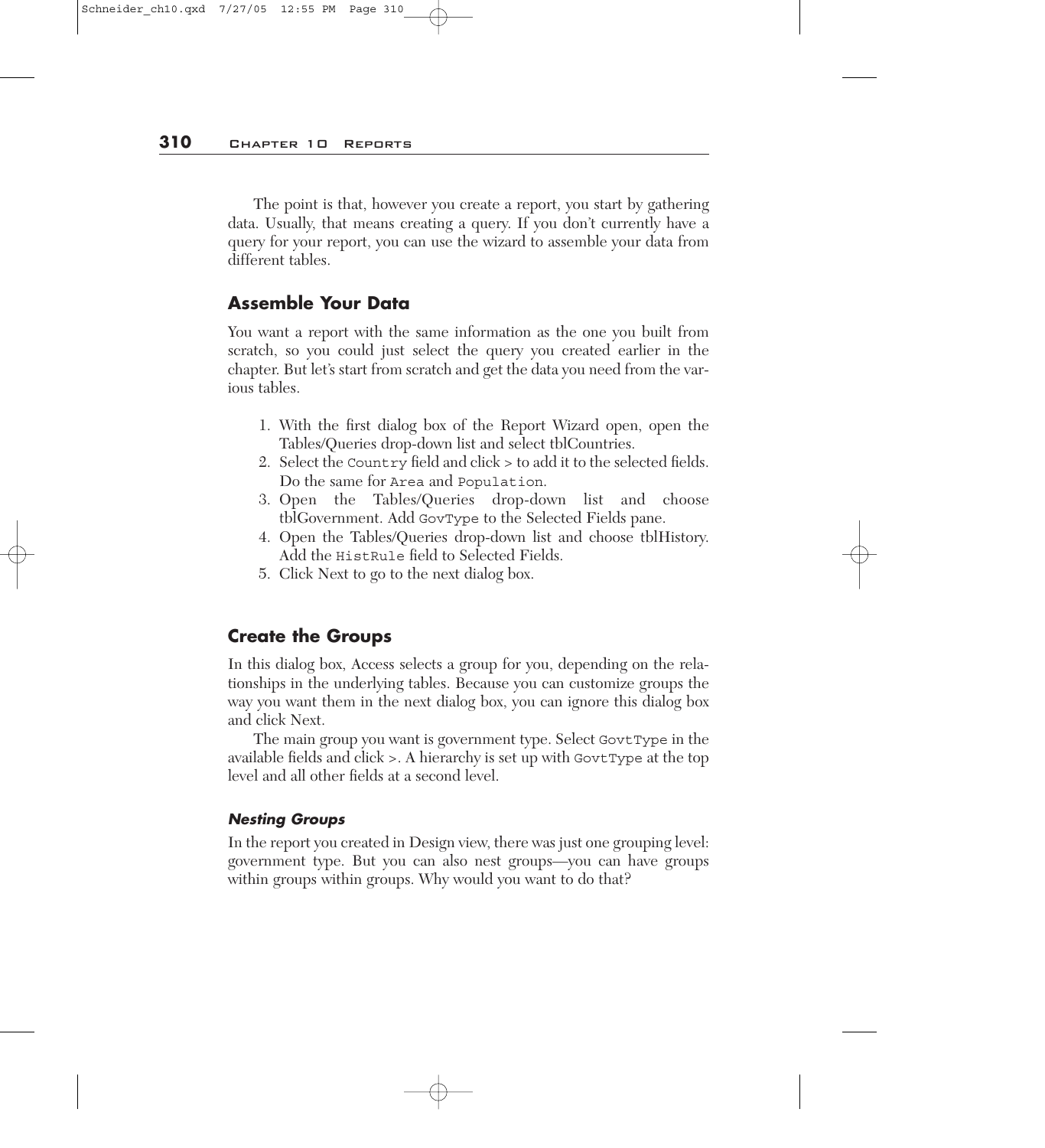Let's say you work for an international consumer company, and you're creating a sales report for the vice president of sales. He wants to see a breakdown of sales by country, and within each country by region, and within each region by sales rep.

In this case, you would create three groups. The top level would be country data. Nested within the country group would be regional data. And nested within the region would be sales rep data.

**TIP** You'll want to limit the number of groups in your report, especially for readers who are unfamiliar with the data. Reports that have groups within groups ad infinitum can be confusing and can leave readers baffled about the overall flow of the report. The vice president of sales, however, is not likely to have problems understanding a breakdown with three or even more groups.

You can nest groups within the Asia database as well. Suppose that within each government group you want to add another level for the historical rule. In that case, you'd have the first group—say, Communist—and within the group, there would be additional groups for each historical rule (British, French, and so on). Then you'd have the second group, Constitutional Monarchy, and within this group, there would again be groups for each historical rule. (I included in your solution database AsiaChap10End.mdb an example of such a report. Its title is rptAdministrationTwoGroups, and you can view it at your leisure.)

1. At the left of the dialog box, select HistRule and click the right arrow.

The report is now grouped first by government type and *then* by historical rule (see Figure 10.17). The HistRule group is selected in the scheme.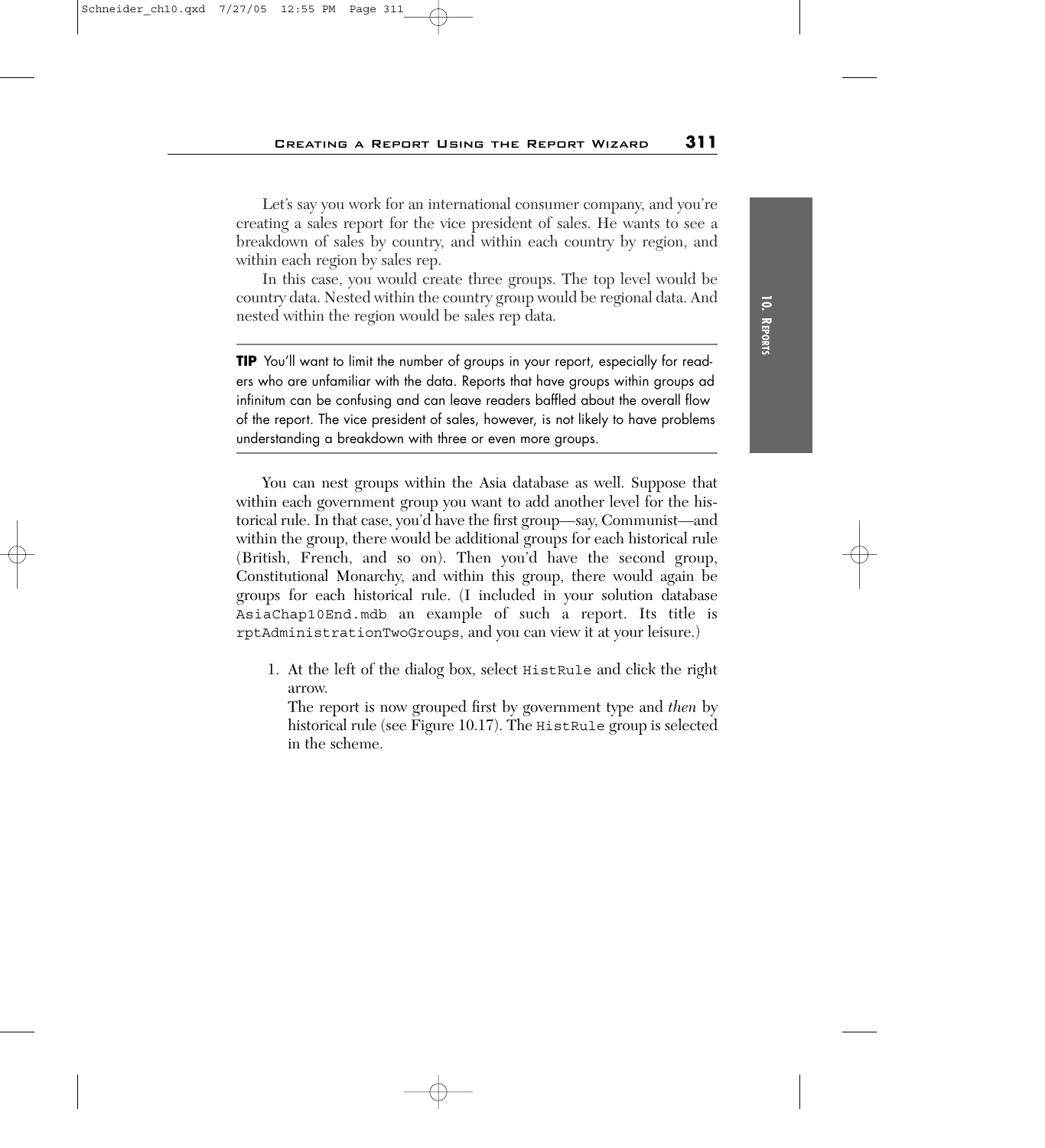#### **312** Chapter 10 Reports



**Figure 10.17** Two grouping levels in the Report Wizard.

- 2. In the dialog box, click the up arrow above Priority. Now your report is grouped first by historical rule and *then* by government type.
- 3. With HistRule selected, click < so your report is grouped only by government type.
- 4. Click Next to go to the next dialog box.

#### *Sort the Records*

Within each group, you can choose additional field sorts. Within each government type group, let's sort the records by country. Open the drop-down list and select Country.

Use an ascending sort to keep them alphabetized. (You can change the sort to descending by merely clicking Ascending.)

#### **Q&A**

**Q:** Why would I possibly want to add as many as four sorts?

**A:** Again, let's assume that it's a sales report for an international company. Assume that you have just one group, country. Even though you've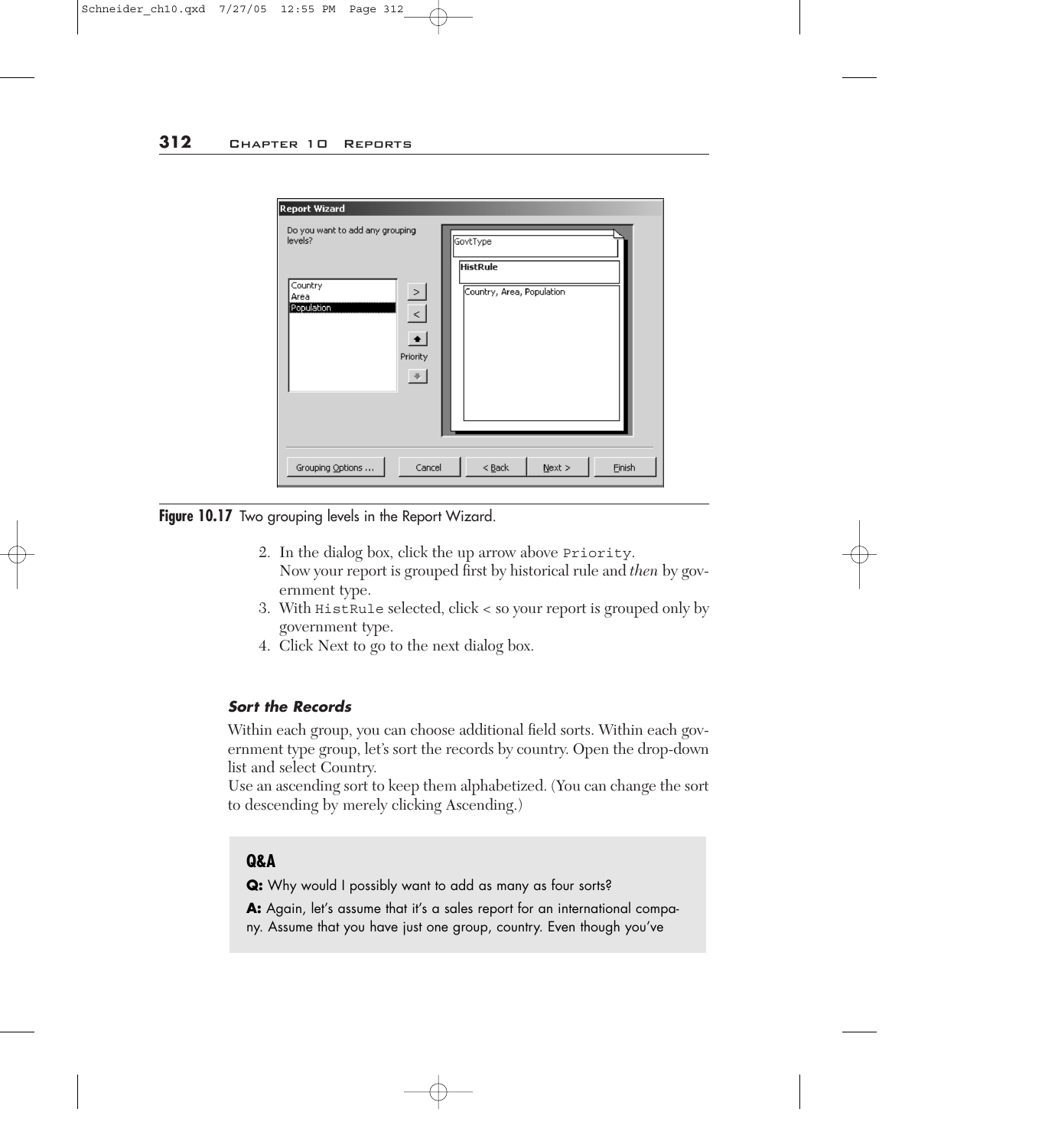decided that you have no particular need for summary statistics for subgroups, you still would like to sort the records by several fields so you can easily locate the detail records. Within each country you would sort records by region, within each region by city, within each city…well, you get the idea.

#### **Summary Options**

The wizard can add aggregate totals for you, for both the group and the entire report.

- 1. In the current dialog box, click Summary Options.
- 2. Click the Area and Population boxes under Sum to select them. This gives you sums for these fields for each government group, as well as grand totals for each at the end of the report. Because you want to see both records and totals, the Detail and Summary option should be selected.
- 3. Click OK and click Next to go to the next dialog box.

#### **Layout**

The dialog box for choosing a layout isn't terribly helpful, to say the least. Both the names and the graphical schemes are imprecise, and some are more confusing than anything else. If reports are central to your work, you'll want to try a few different layouts and see how they look. You might want to create a few reports using different schemes to see what they actually look like.

1. In the Layout section, select Align Left 1. In Orientation, Portrait should be selected.

Many reports use landscape orientation, which turns the printed page sideways so you can fit more fields on each page, but fewer records. You designed the earlier report using a portrait orientation, so to make the comparison equal, use Portrait (it shouldn't make much of a difference with relatively few fields). Note that, within the report itself, you can choose the orientation by selecting File, Page Setup, Page tab.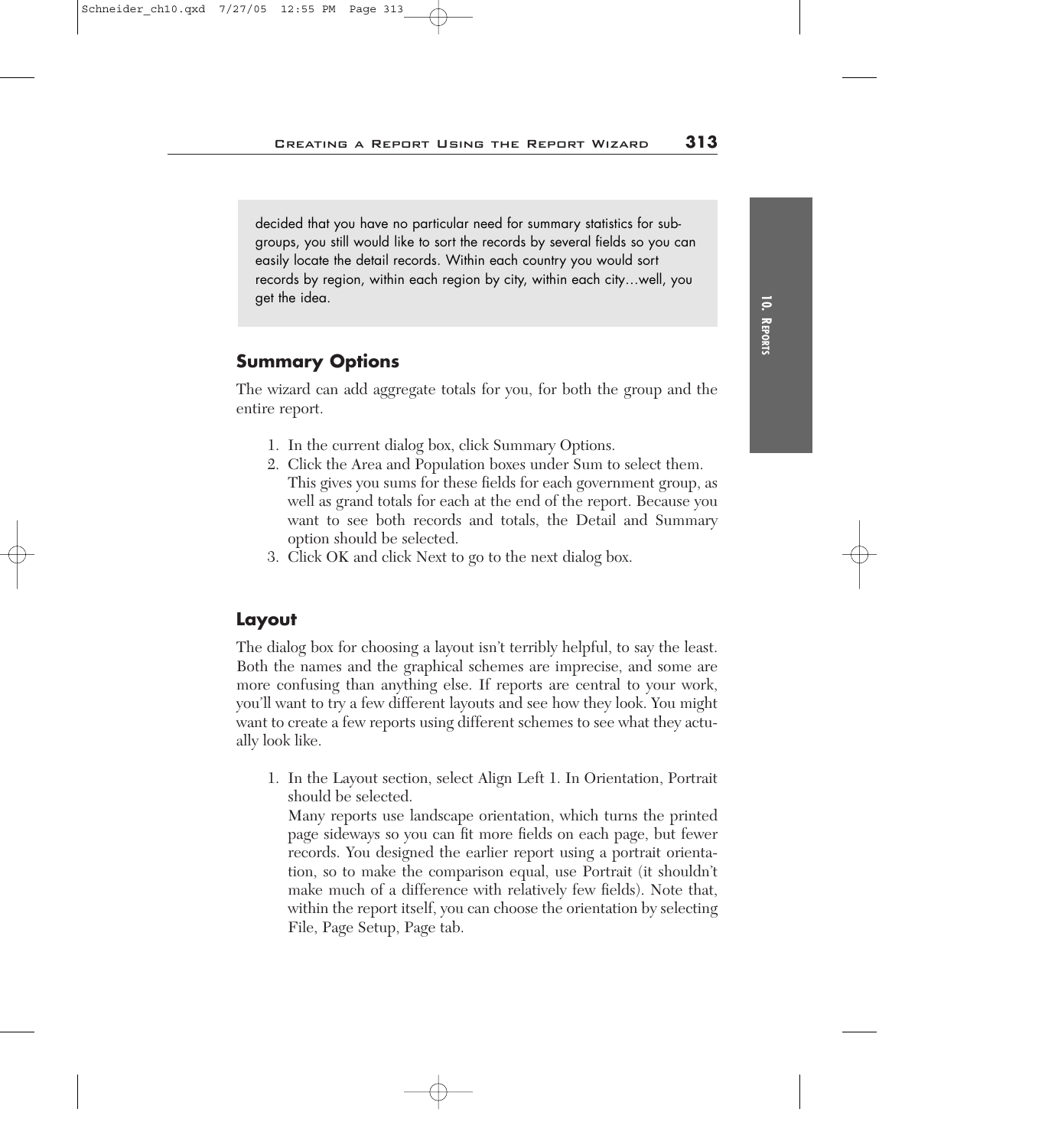- 2. Select Adjust the Field Width so all fields fit on a page. This choice can be catastrophic when you have many (say, 8 or 10) fields scrunched into one page, but you have relatively few here, so you should be okay.
- 3. Click Next to go to the next dialog box.

## **Style and Title**

The style choice is your own. Only Casual is unsuitable for business purposes (and even that's questionable).

- 1. Select Corporate and click Next to go to the next dialog box.
- 2. Give your report the title **rptAdministrationWizard** and click Finish. Access builds your report (see Figure 10.18).

You can compare your report with the completed rptAdministrationWizard in your solution database AsiaChap10End.mdb.

| GovtType |          | Communist                                             |                           |                            |
|----------|----------|-------------------------------------------------------|---------------------------|----------------------------|
|          | Country  | Area                                                  |                           | Population Historical Rule |
|          | China    | 9,596,960                                             | 1,266,975,468 Independent |                            |
|          | Laos     | 236,800                                               | 5,921,545 French          |                            |
|          | Vietnam  | 329,560                                               | 81,624,716 French         |                            |
|          |          | Summary for 'GovtType' = Communist (3 detail records) |                           |                            |
| Sum      |          | 10, 163, 320                                          | 1,374,521,729             |                            |
| GovtType |          | Constitutional Monarchy                               |                           |                            |
|          |          |                                                       |                           |                            |
|          | Country  | Area                                                  |                           | Population Historical Rule |
|          | Bahrain  | 665                                                   | 667,238 British           |                            |
|          | Brunei   | 5,770                                                 |                           | 358,098 Multiple Rulers    |
|          | Cambodia | 181,040                                               | 13.124.764 French         |                            |
|          | Japan    | 377,835                                               | 127,214,499 Independent   |                            |
|          | Jordan   | 1,635                                                 | 5.460,265 British         |                            |
|          | Kuwait   | 17,820                                                | 2,183,161 British         |                            |

**Figure 10.18** The report created from the wizard.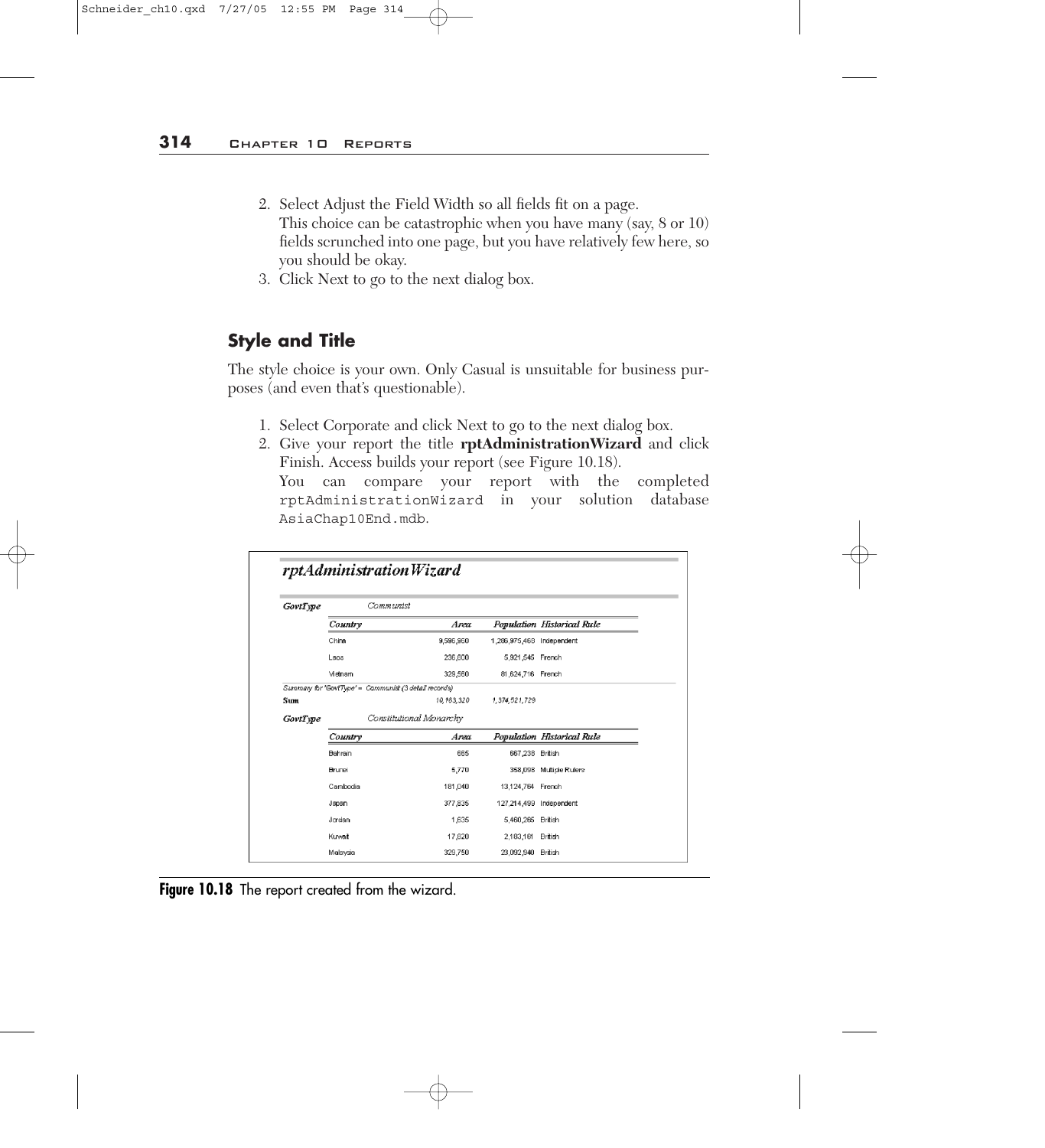#### **Comparing the From-Scratch and From-Wizard Reports**

Let's compare the report you created from scratch (refer to Figure 10.16) with the report you made with the wizard (refer to Figure 10.18). If you view the two reports in Print Preview, you'll see that the data presented is the same. But there are obvious differences in the design.

It's a good idea to open both reports and tile them, as well as switch freely between Design view and Print Preview in each to see how the controls determine the display. Both reports are in your solution database AsiaChap10End.mdb.

This similarities and differences between the reports include the following:

- **Report header**—Both reports use labels to title the reports. You can easily edit the title in the wizard report by editing the label's Caption property on the Format tab.
- **Page header**—Both page headers are empty and contain no controls.
- **GovtType header and Detail**—The from-scratch report has a single control, a text box whose source is the government type field. It tells the name of each group (Communist, constitutional monarchy, and so on). The wizard report includes both a label (GovtType) and a text box that names the group. You could easily delete the label and move the text box left for a less cluttered look.

The wizard report also has labels in the GovtType header for the country, area, population, and historical rule fields. The text boxes for these fields are in the Design section. In contrast, the fromscratch report uses a columnar format that has both the field labels and text boxes in the Detail section. The tabular format of the wizard report reduces the number of required pages by two-thirds. With a little work, you could move around the labels and text boxes in the from-scratch report to achieve the same tabular layout.

■ **GovtType footer**—The from-scratch report has label/text box pairs for group area and population totals. In the wizard report, the tabular format requires only text boxes with expressions for these sums. (You might need to widen these just a tad to see the full total for all groups.) Although there are no field labels in the wizard report, there is a label of Sum on the far left for clarity.

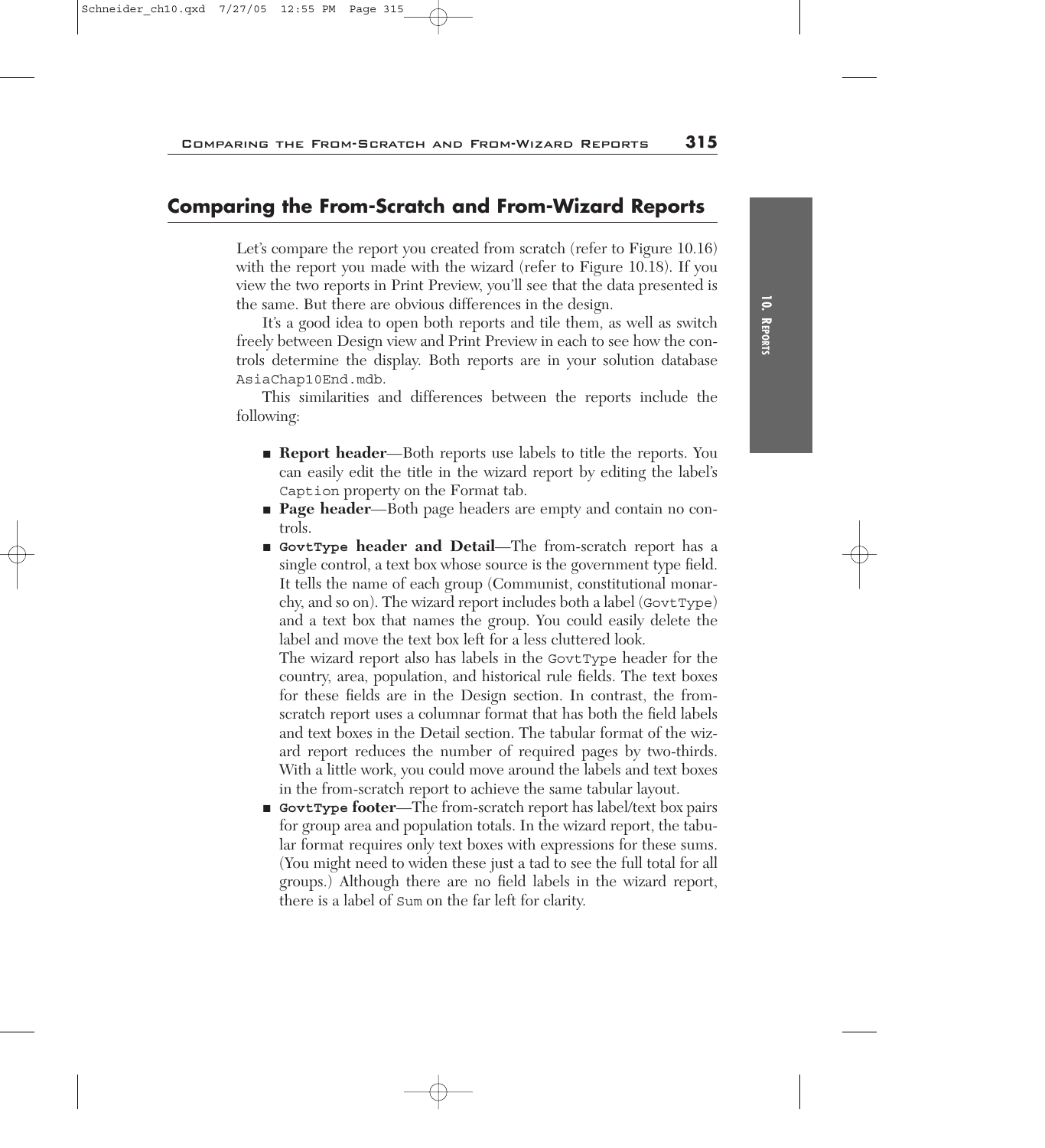#### Schneider\_ch10.qxd 7/27/05 12:55 PM Page 316

The wizard report also includes a very long expression that tells you the number of records in the group. You might or might not find this information useful.

■ **Page footer**—The from-scratch report has a text box that tells you the page number. The wizard report has the same, although the expression is a little more complex because it's in the "Page N of M" format.

The wizard report also contains a control on the left with the expression Now, which tells you the current date.

■ **Report footer**—As with the group totals, in the from-scratch report, there are area and population labels for the grand totals. The tabular format of the wizard dispenses with these labels, but it does include a label at the far left for Grand Total. In the wizard report, you might need to widen the text boxes just a bit to see the full totals.

## **Conclusion**

In this chapter, you built reports both from scratch and using the wizard. Along the way, you learned about sorting and (especially) grouping, concatenation, calculated expressions, and various report tools. If you had trouble with some of the basics, such as moving and resizing controls, you'll find some help in Chapter 12, which discusses these topics in some detail.

#### **CASE EXAMPLE**

As this chapter has demonstrated, report creation involves many techniques and methods. This case example exposes you to a few more by making some improvements to rptAdministation.

In the Database window, open rptAdministration in Design view. Choose File, Save As and save the report as rptAdminstrationCS.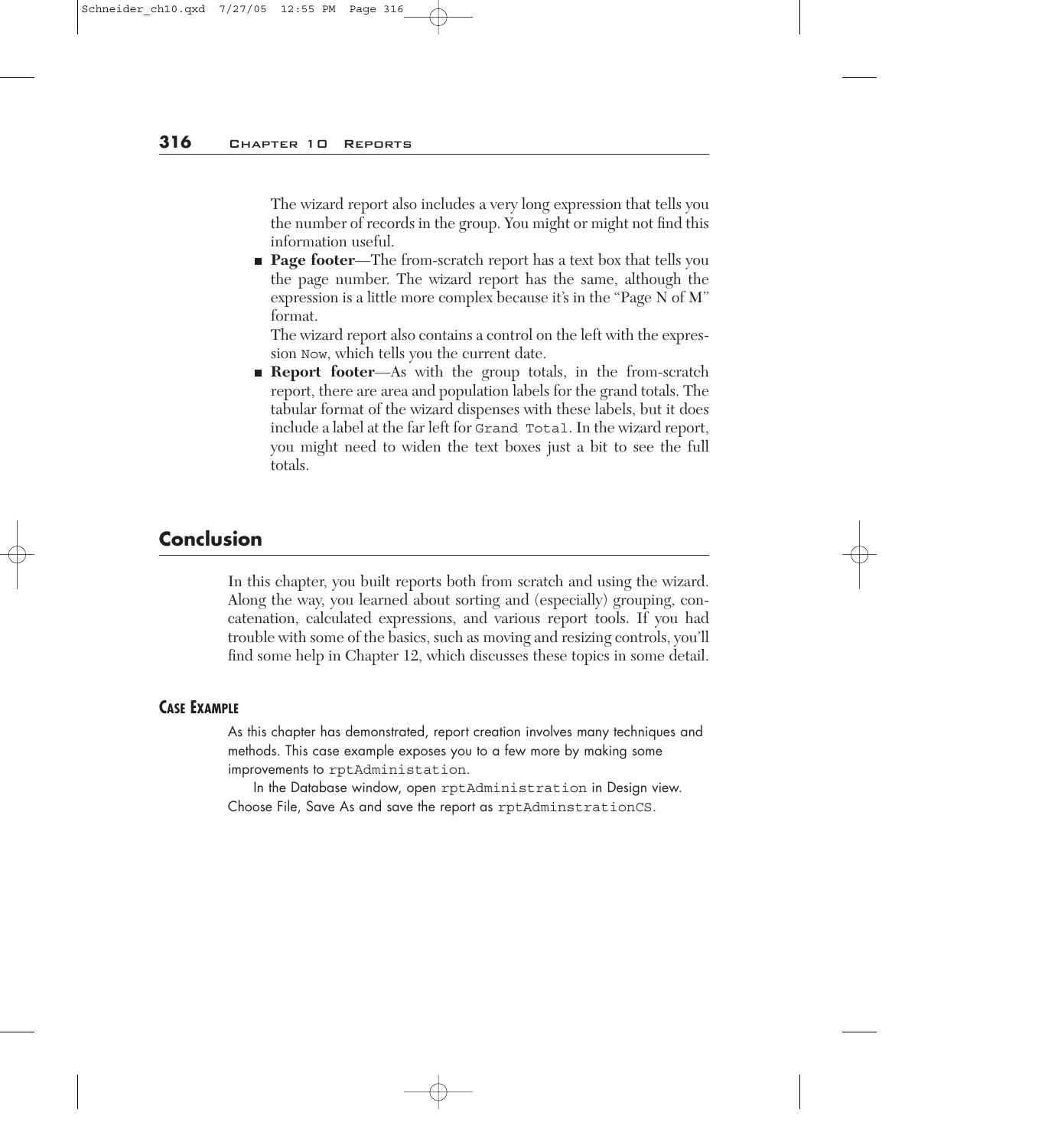#### *Cover Pages*

Report headers are commonly used to create cover pages, which tell readers what's in the report, who originated the information, who created the report, the date of the report, and so forth.

The current title of National Governments really doesn't do justice to the material within and certainly could stand some explanation. We could dump it entirely, but let's just add a subtitle below it, along with pertinent data about the report:

- 1. Select the National Governments label and click after the letter *s*.
- 2. Press Shift+Enter to move to the next line.
- 3. Type **Key Political Data** and press Shift+Enter.
- 4. Type **CIA World Factbook**. Press Shift+Enter.
- 5. Type **John Doe**. Press Shift+Enter.
- 6. Type **January 1, 200X**. Press Enter.
- 7. Press F4 for the label's property sheet. On the Format tab, edit the Font Size to 12. Close the property sheet.
- 8. Click View to see the report.

The title itself looks okay, but the data starts right after the last line of the title on the same page. Let's put things right.

**NOTE** Because the *CIA World Factbook* is in the public domain, the data is not copyrighted. Depending on the report and audience, you might need to include copyright notices in your report.

- 9. Click View to return to Design view. Right-click the Report Header bar and choose Properties.
- 10. On the Format tab, edit the Force New Page property to After Section. This leaves the title by itself on the cover page.
- 11. Edit the Height property to 6".
- 12. Select the label in the header. Edit Top to 4". Close the property sheet. Figure 10.19 shows the label at the bottom of the report header section.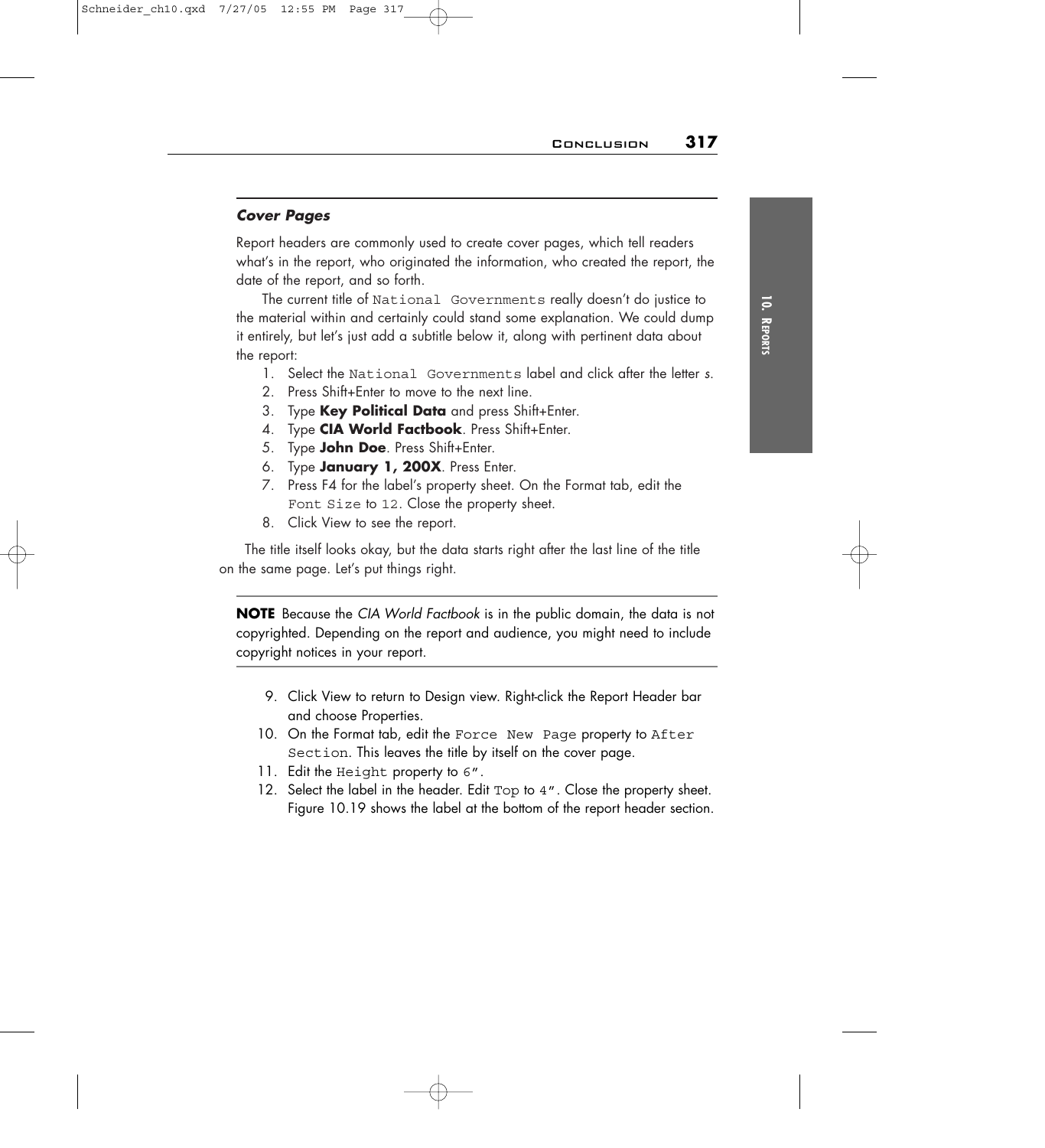**318** Chapter 10 Reports





13. Click View to see the report.

Much better—now the only extraneous item remaining on the page is the page number at the bottom. You could edit the expression in the control in the page footer so that no page number would print on page 1. But it's a lot easier to simply delete the control and create a new one using the Page Number dialog box.

- 14. Click View to return to Design view.
- 15. In Page Footer, select the page number control and press delete.
- 16. Choose Insert, Page Numbers.
- 17. In the Page Number dialog box, select a format of Page N of M, a position of Bottom of Page, and an alignment of Right. Deselect Show Number on First Page. Click OK.
- 18. Click View to see that there is no page number on the first page.

#### *Separating Groups*

If you don't mind lengthening your report somewhat, you can put the data for each group on separate pages. You use the same Force New Page property, except that the pertinent property sheet is that for the group header.

- 1. Click View to return to design view.
- 2. Right-click the GovtType Header bar and choose Properties.
- 3. Edit the Force New Page property to Before Section.
- 4. Click View to see the report. Review the Constitutional Monarchy group.